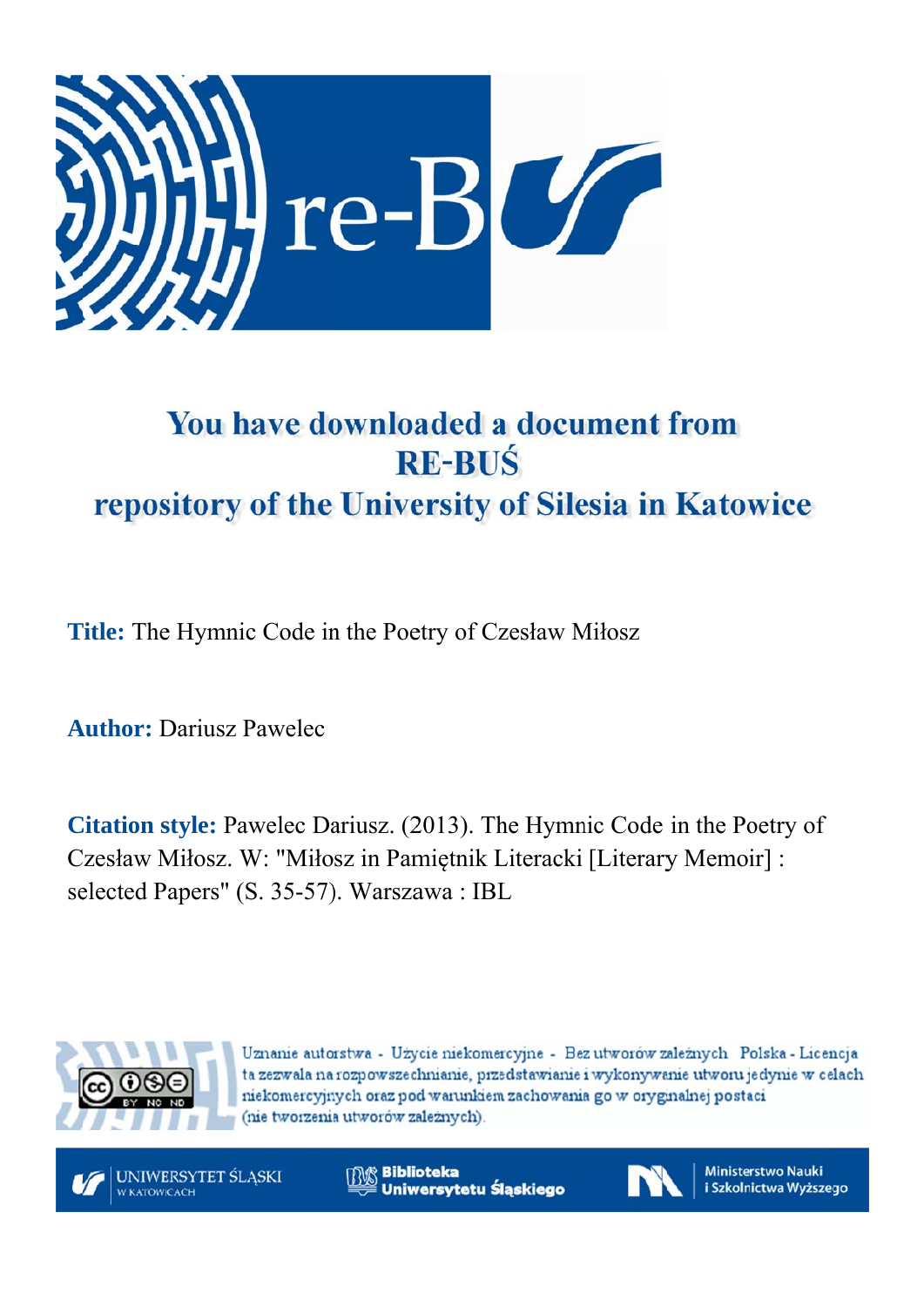DARIUSZ PAWELEC (University of Silesia)

## THE HYMNIC CODE IN THE POETRY OF CZESŁAW MIŁOSZ

Miłosz's final volume of poetry entitled *Last Poems* (*Wiersze ostatnie*), published more than two years after the poet's death, contains, among the works he wrote after the appearance of *Second Space* (*Druga przestrzeń*, 2002), a short self-commentary dated 2003, which fulfils a double role: that of a prologue to the poet's final works and, at the same time, an epilogue summing up the totality of his literary achievement:

Records of my sense that I am alive, that I breathe. This is what my verses were, hence hymns of gratitude. And alongside this I was conscious of misfortune, of being wounded. And nothing in me was spontaneous, but under the control of the will.  $(MW 7)^1$ 

The triple use in three consecutive sentences of the verb "to be" in the past tense suggests a consistent division into three separate, though equally important dominant ideas defining the status of Miłosz's entire *œuvre*. We shall begin our examination of these authorial pointers with the final sentence, which addresses

<sup>[</sup>First appeared in "Pamiętnik Literacki" 2011 issue 2; 35-54]

<sup>1</sup> Abbreviation refers to Czesław Miłosz. 2006. *Wiersze ostatnie*. Zebrała, przepisała i datowanie ustaliła A. Kosińska. Kraków: Znak. The following abbreviations refer to other Polish editions of volumes of poetry by Miłosz: MD = *Druga przestrzeń*, Kraków: Znak, 2002; MN = *Na brzegu rzeki*, Kraków: Znak, 1994; MT = *To*, Kraków: Znak, 2000; MW-1 = *Wiersze*, vol. 1, Kraków: Znak, 1993; MW-2 = *Wiersze*, vol. 2; MW-3 = *Wiersze*, vol. 3. Digits following these abbreviations indicate page numbers; in the case of *Wiersze* volumes1, 2 and 3, the first digit after the hyphen indicates the volume number and the following one the page number. Published English translations are given where they exist. Translations are taken mostly from Czesław Miłosz. 2001. *New and Collected Poems 1931-2001*. London: Allen Lane, hereafter NACP, followed by page number. The translations are by Czesław Miłosz and Robert Hass, unless otherwise stated in a footnote. As this is a more complete collection than Czesław Miłosz. 2011. *Selected and Last Poems 1931-2004*, New York: HarperCollins, it has been preferred. The latter contains, however, *Last Poems* (translated by Anthony Milosz) and will therefore be used for poems from this final collection, although *nota bene* the lines of self-commentary quoted above do not appear in the translated volume; the translation here is mine. Please also note that the order of the poems in *Last Poems* differs from that of the Polish 2006 edition. Translations of poems from *Druga przestrzeń* are from Czesław Miłosz. 2004. *Second Space: New Poems*. Translated by the Author and Robert Hass. New York: Ecco, hereafter SS, followed by page number. I have preserved the spelling of the translations, which uses American English and therefore sometimes differs from my own spelling elsewhere. Where no published translations are indicated, the translations are my own. These are literal translations intended to illuminate the content for readers of the current article, and make no claim to artistic perfection – Trans.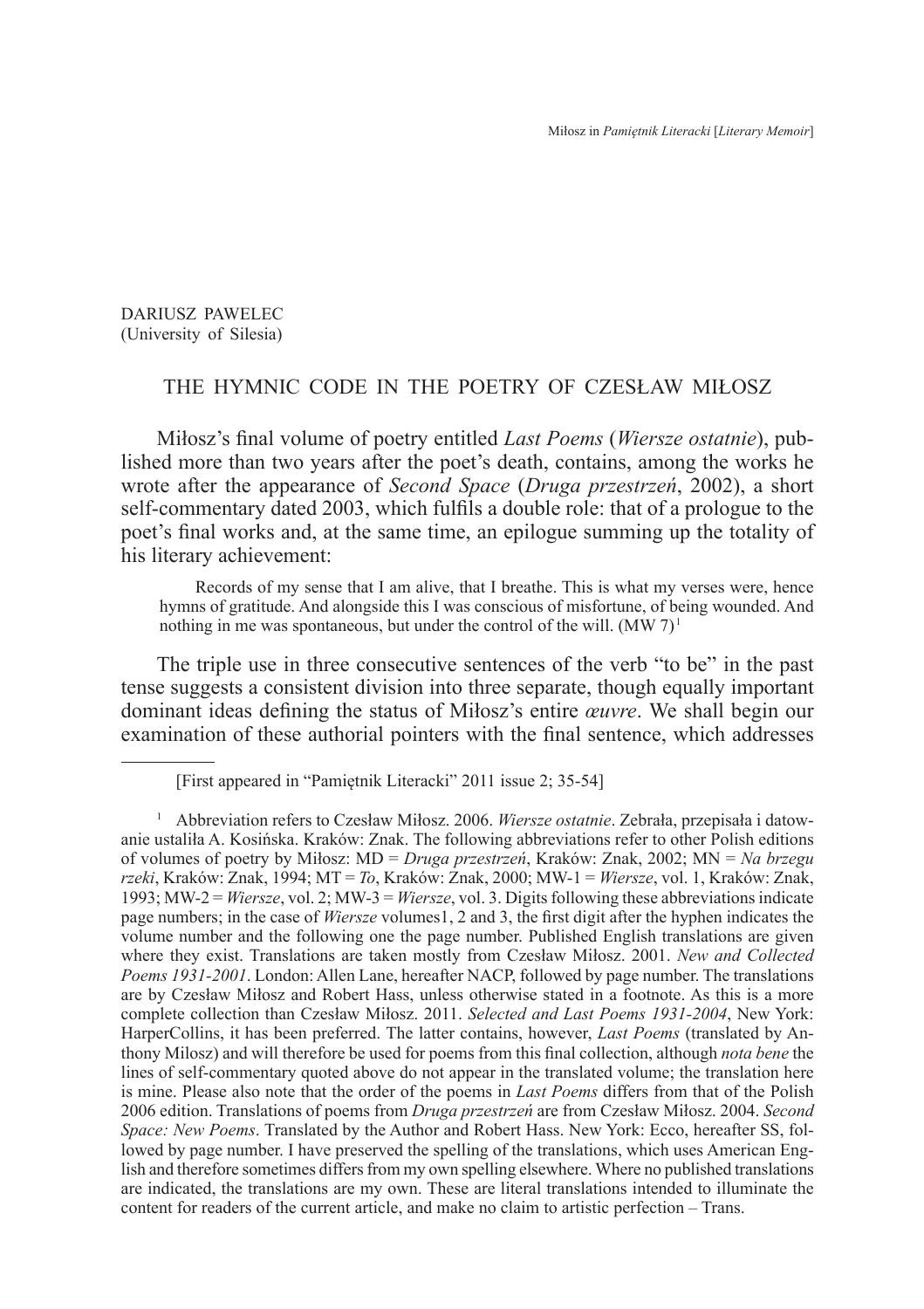the status of the artist and the implications flowing from it for the "author's image" and the position of the lyric subject. In the third sentence, the talk is of ethical status, associated with the moral dilemma that emerges in the process of artistic creation and the "attempt to avoid all these traps of mimesis"<sup>2</sup> which appear with the artist's efforts to capture the complexity of reality. At the beginning, on the other hand, a genealogical status is defined, in which hymnicity is intermingled with the experience of Divinity, with the search for sacredness and participation in the religious imagination. This self-characterization directed towards the past highlights point by point three aspects of Miłosz's work, which should be taken together in the process of trying to comprehend them, since they mutually illuminate and complement one another, and even condition one another. Hence, we cannot speak of the poet's hymnicity without referring to his consciousness of misfortune; consciousness of misfortune in turn has to be examined in the perspective of the artist's distancing himself from reality, of artistic creation "under the control of the will." Clearly, each of these three elements can also be pursued separately, as crucial motifs in Miłosz's work.

The sentence: "And nothing in me was spontaneous, but under the control of the will" has numerous earlier incarnations and developments in Miłosz's work, both poetic and non-poetic. In *The Land of Ulro* (*Ziemia Ulro*) we read, for example: "And how could I make pretensions to 'sincerity,' I who go around in a corset, all self-discipline on the inside?"<sup>3</sup> In the poem *Evening* (*Wieczór*) we read the same sense in the cry: "Masks, wigs, buskins, be with me!" (MW-3, 321; NACP 505), and in the title poem of the volume *This* (*To*) in the challenge: "Writing has been for me a protective strategy/ Of erasing traces" (MT 7; NACP 663). "The poet of this epoch does not expose his face," "He thinks coldly" (MW-1, 242), Miłosz observed in 1946 in a text entitled *Two in Rome* (*Dwaj w Rzymie*). In many of his poems this motif is coupled with irony surrounding the situation of the artist and affecting especially the crucial experience for him of "a contradiction between art and solidarity with one's fellow men."<sup>4</sup> In the poem *Reconciliation* (*Zgoda*) from *Provinces (Dalsze okolice)* the poet is someone who "maybe [...] does not even have any human feelings" (MW-3, 338; NACP 525). In the same volume, the statement "A good person will not learn the wiles of art" becomes the punch-line of a reflection on the *Notebook* of the poet Anna Kamieńska (*Reading the Notebook of Anna Kamieńska*, MW-3, 343; NACP 531). In *Second Space* (*Druga przestrzeń*), in Part III: *Treatise on Theology* (*Traktat teologiczny*), the poet locates in the Hell of artists "people who valued the perfection of their oeuvre/ Over their duties as husbands, fathers, brothers and fellow citizens" (MD 82; SS 61). This concurs with the assertion that "one's work stands in the stead of happiness [...]" (MN 77; NACP 641) from the poem *In Szetejnie* (*W Szetejniach*) – or with the following fragment from the poem *Orpheus and Euridice* (*Orfeusz i Eurydyka*):

<sup>2</sup> Aleksander Fiut. 1990. *The Eternal Moment: The Poetry of Czesław Miłosz*, translated by Theodosia S. Robertson. Berkeley and Oxford: University of California Press, 8.

<sup>3</sup> Czesław Miłosz. 1985. *The Land of Ulro*. Translated by Louis Iribarne. Manchester: Carcanet, 12.

<sup>4</sup> Czesław Miłosz. 1991. "The Nobel Lecture." In *Beginning with My Streets: Essays and Recollections*. Translated by Madeline G. Levine. New York: Farrar Strauss Giroux, 276.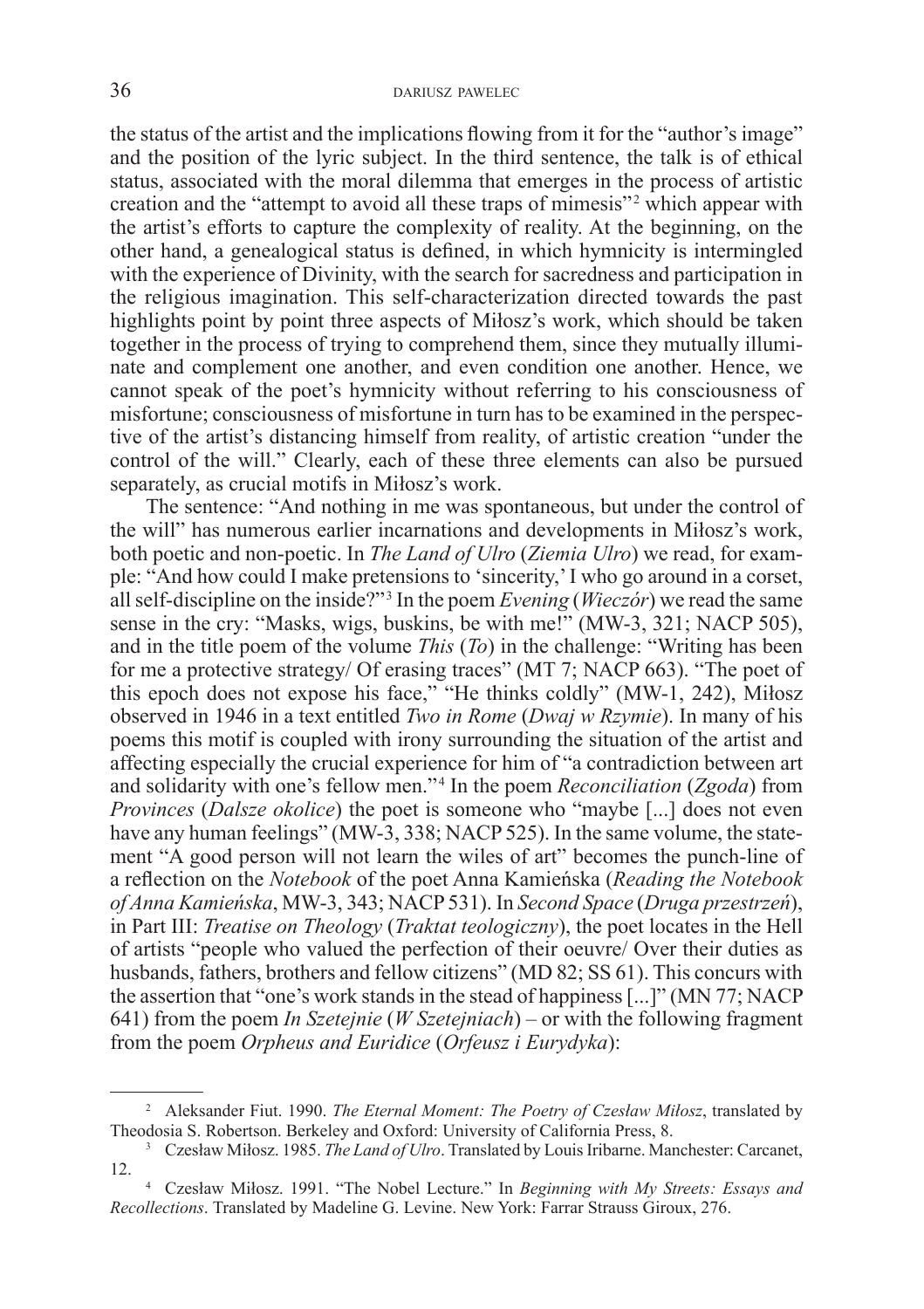He remembered her words: "You are a good man." He did not quite believe it. Lyric poets Usually have – as he knew – cold hearts. It is like a medical condition. Perfection in art Is given in exchange for such an affliction. (MW 43; SS 99)

In this and similar records, it is as though an echo of Thomas Mann's *Tonio Kröger* returns, even the very words of the story's protagonist when he declares that, as an artist: "One simply has to be something inhuman, something standing outside humanity, strangely remote and detached from its concerns."<sup>5</sup> Miłosz quotes these words and comments upon them in his essay *The Immorality of Art*  (*Niemoralność sztuki*) in *The Garden of Knowledge* (*Ogród nauk*), observing that:

[...] the poet had to experience how painful it can be for his moral sense to become aware of the fact that his most noble, most human impulses are not his allies, and that his ally is rather his "cold, exacting position" – including when he writes a poem against inhumanity.<sup>6</sup>

In the words of Mann's protagonist, "Our stylistic and formal talent, our gift of expression, itself presupposes this cold-blooded, fastidious attitude to mankind." <sup>7</sup> In his *Notebook* (*Notatnik*) written in the 1960s, Miłosz, in considering the problem of the moral contradictions of the artistic profession, included words which could be treated as a paraphrase of Tonio Kröger: "Art is born out of the desire for good, but ideas and form require belief in the self, which stems from being enamoured with the dexterity of one's own intellect."<sup>8</sup>

This thread returns in a closely related form in Miłosz's Nobel Lecture:

"Yet to embrace reality in such a manner that it is preserved in all its old tangle of good and evil, of despair and hope, is possible only thanks to a distance, only by soaring *above* it – but this in turn seems then a moral treason."<sup>9</sup>

The need for artistic distance from reality and the requirement to create "under the control of the will" lead in Miłosz to an ethical confrontation since, as we read in *The Garden of Knowledge*, "This whole distance is difficult to accept morally and so the activity which owes everything to it, cannot not be suspect." The perfection of a work of art born as the result of distance and of "moral affliction" understood in this way therefore "has only an aesthetic right to be" and "appears to us as burdened with a certain debt."<sup>10</sup> From here stem, among other things, the traps and paradoxes of the mimetic approach to poetry, as well as the Nobel laureate's need to declare directly at the end of his life: "I was conscious of misfortune, of being wounded." In the poem written immediately after the war *On Birdsong on the Banks of the Potomac* (*Na śpiew ptaka nad brzegami Potomaku*), we could read

<sup>5</sup> Thomas Mann. 1999. *Death in Venice, Tonio Kröger and Other Writings*. Edited by Frederick A. Lubich; foreword by Harold Bloom. New York: Continuum, 21. The translation of *Tonio Kröger*  in this edition is by David Luke. 6 Czesław Miłosz. 1986. *Ogród nauk*. Lublin: Wydawnictwo Katolickiego Uniwersytetu Lu-

belskiego, 167. This text is not one of *The Garden of Knowledge* essays translated into English by Levine in *Beginning with My Streets* (see footnote 4). Translation is mine – Trans.<br><sup>7</sup> Mann, *Death in Venice*, *Tonio Kröger and Other Writings*, 21.<br><sup>8</sup> Czesław Miłosz. 1990. *Prywatne obowiązki*. Olsztyn: Pojezierze,

<sup>10</sup> Miłosz, *Ogród nauk*, 161.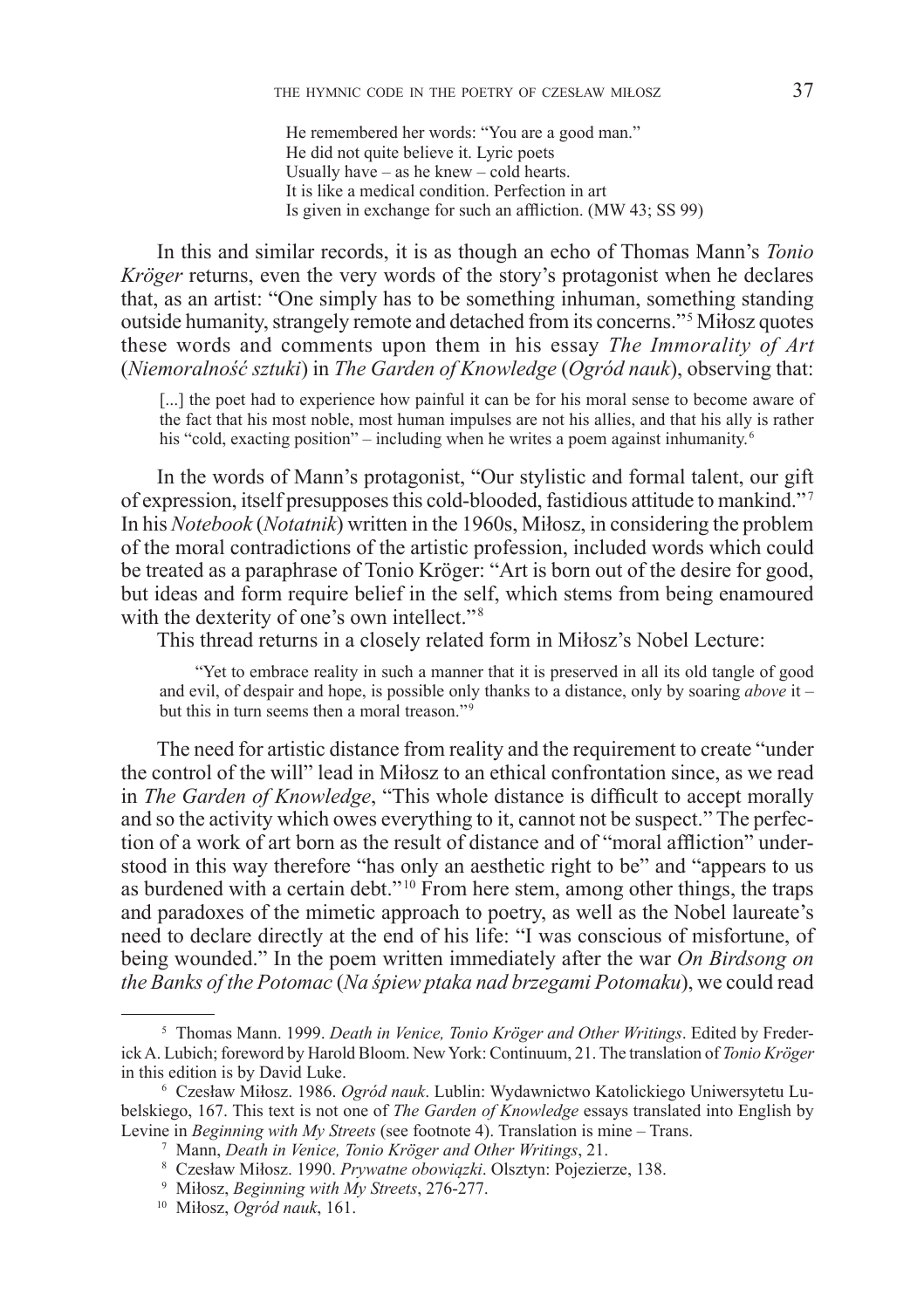just as directly: "I was the witness of misfortunes" (MW-1, 248); therefore the reader of Miłosz's later poetry should not be surprised by the declaration earmarked for *Last Poems*. The inclusion of witness to misfortune as one of the three dominant elements of his poetic achievement is justified, however, by its close proximity to the two remaining elements of this self-characterization, and is meant to ensure their appropriate understanding. The author's confession plays, as it were, in two directions at once: it justifies the "cold, exacting approach" of the modern artist and his activity "under the control of the will," but it also secures the context for his hymnicity, outside of which the latter might otherwise be misunderstood. The tension that appears in this late, confession-like reckoning is thematized, after all, in Miłosz's earlier poetry in a number of ways. In the poem written in Warsaw in 1942 entitled *To Poetry* (*Do poezji*) he speaks of mistaking the voice of poetry, which is meant to be "so unlike tangled complaints," with "the voice of pain, the human voice" (MW-1, 217). Towards the end of *Lauda*, he says – "From a complaint hardly spoken, there grew up thanksgiving" (MW-2, 278; NACP 308)<sup>11</sup>. In *The Separate Notebooks* (*Osobny zeszyt*): "And I have lived a life that makes me feel unable / To bring myself to write an accusation. / Joy would spurt in amid the lamentation" (MW-3, 67; 377). And in the collection *This* (*To*), "the human voice will not cease to try / To forge a song for terror or glory" (MT 83; NACP 733)<sup>12</sup>. Meanwhile a "verse tribute" is accompanied by "black despair," because "The age had made lament redundant" (MT 37; NACP 691). In one of his last poems, entitled *Arbor Vitae* (*Żywotnik*), he refers to "A huge cathedral [...] being erected, / Made of sighs, shouts, hymns and tears"  $(MW 22)^{13}$ . Only our perception of the unifying role played by precisely such generic proximity in the tonality and form of expression of Miłosz's literary art, can determine our appropriate reception of the sentence: "This is what my verses were, hence hymns of gratitude." But this sentence – a manifesto of an approach that is not only literary, opening up for a reckoning with the artist's conscience, and inextricably bound up, as I have attempted to show, with the other two elements – interests me above all as an expression of aesthetic reflection, as a summing-up of the entirety of the poet's own achievements understood from a genealogical perspective.

Miłosz's late confession confirms beyond doubt the hymnic stance of the voice in his poetry, already overt in his pre-war volume *Three Winters* (*Trzy zimy*), in the poem written in Paris entitled *Hymn*. Moreover, this is not the only direct authorial genealogical qualification of this kind found within the compass of Miłosz's *œuvre*. He gave his volume of poetry published in 1982 the title *Hymn of the Pearl*  (*Hymn o perle*), thus underlining the significance of the poem placed at the beginning of the book with this same title, which is, as the author's note informs us, "a free adaptation" of an apocryphal text "of Gnostic origin" (MW-3, 7). Awareness of the hymn as a specific verse type is evident in numerous utterances contained in Miłosz's poems. In *Second Space* we can find almost thirty such metadiscursive statements relating directly to the hymn. Most importantly, the poet's self-commentary often strives to encompass the totality of his work within a hymnic space;

<sup>&</sup>lt;sup>11</sup> *Lauda* is translated by Czesław Miłosz, Leonard Nathan and Robert Hass.

<sup>12</sup> Translation by Jennifer Scappettone and Martin Sabiniewicz. 13 Miłosz, *Last Poems*, 291.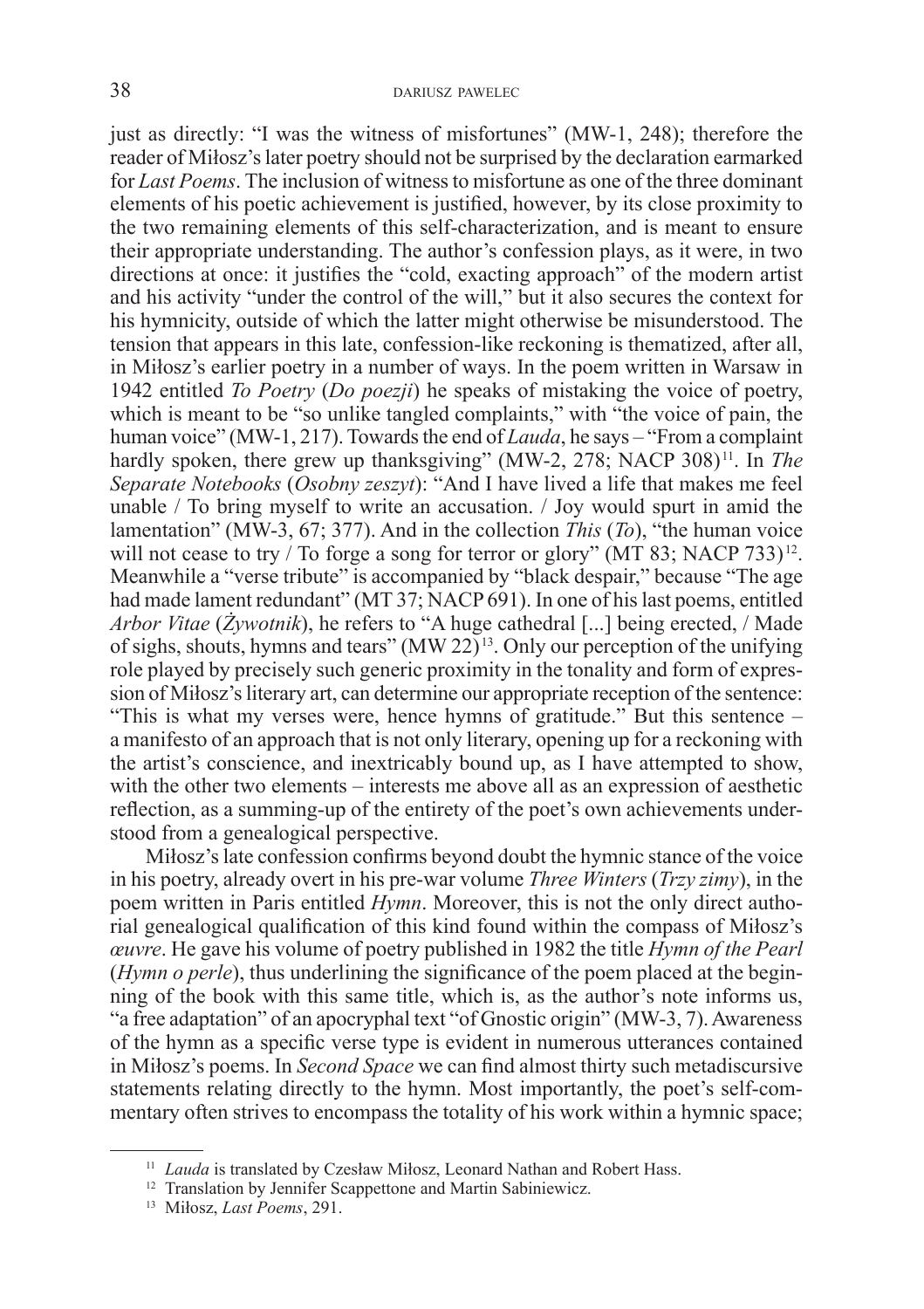within this framework the hymn becomes a recognizable sign of the author's poetics, assumes in fact the status of a generic category, superior to the formally diverse utterances of individual lines. In this sense Miłosz could be said to return to Ancient Greece, when "the term 'hymn' was used in two senses: both in the narrower sense of a type or sub-category of verse, and in the broader sense of a genre," and when the "generic" application of the term *hymnos* referred in its original meaning to "practically every genre of archaic poetic creativity practiced in the epoch." With time the generic meaning of the word *hymnos* became more and more confined to "lyric songs of praise." $14$  The unifying and at the same time totalizing role of the hymn, embracing the whole of Miłosz's work and defining the essence of his poetic experience of the world, may be seen very clearly in one of his last poems, entitled *Heaven* (*Niebo*), where the initial lines of the closing stanza refer to the personal life of the poet, the lyric subject of the utterance, as having been a bodily "long journey among people":

> If not for them [people], I would have been defenceless; watching them, I composed hymns

In honor of beech canoes, mirrors of smoothed metal, aqueducts, bridges and cathedrals.

Everything, which expresses our resemblance

To the Unstated, our Father in heaven. (MW 69)<sup>15</sup>

The hymnic "Everything" obviously refers here to the superior Divine order, which determines the choice of verse type. But in the poet's experience this is always complemented by the existence of some "second side," with its characteristic manner of informing us about it as, for example, in the accompanying note entitled *Page 39* (*Strona 39*) from *The Separate Notebooks*: "He hears voices but he does not understand the screams, prayers, blasphemies, hymns which chose him for their medium" (MW-3, 76; NACP 386)<sup>16</sup>. As Marian Stala rightly points out, "In this poetry despair, bitterness, hope and wonder appear alongside and mutually condition one another."17 The question arises: how, in fact, should the concept of a hymn be understood in relation to all the metadiscursive statements and direct signals found in Miłosz's verse that suggest affiliation to a particular type or genre? – and how especially, against this background, are other ways of invoking the hymnic tradition realized? Does the hymn exist in this poetry in a non-systemicized form – and if so, how?18 Between the poem *Hymn* from *Three Winters* and the *Last Poems* we can observe in Miłosz's poetry an extended process of codification, for

<sup>14</sup> Józef Danielewicz. 1986. "Hymn w systemie gatunków liryki greckiej." *Pamiętnik Literacki*  77 (1): 36

<sup>15</sup> Miłosz, *Last Poems*, 298-299.

<sup>&</sup>lt;sup>16</sup> Translation by Renata Gorczynski (sic) and Robert Hass.

<sup>17</sup> Marian Stala. 2001. *Trzy nieskończoności. O poezji Adama Mickiewicza, Bolesława Leśmiana i Czesława Miłosza*. Kraków: Wydawnictwo Literackie, 170.

<sup>&</sup>lt;sup>18</sup> The hymn is obviously not the only type of verse or literary genre thematized by Miłosz. The problem of the "thematization of genealogical problems" is discussed by Józef Olejniczak in his article "Gatunek jako temat (przykład Czesława Miłosza)" in Włodzimierz Bolecki and Ireneusz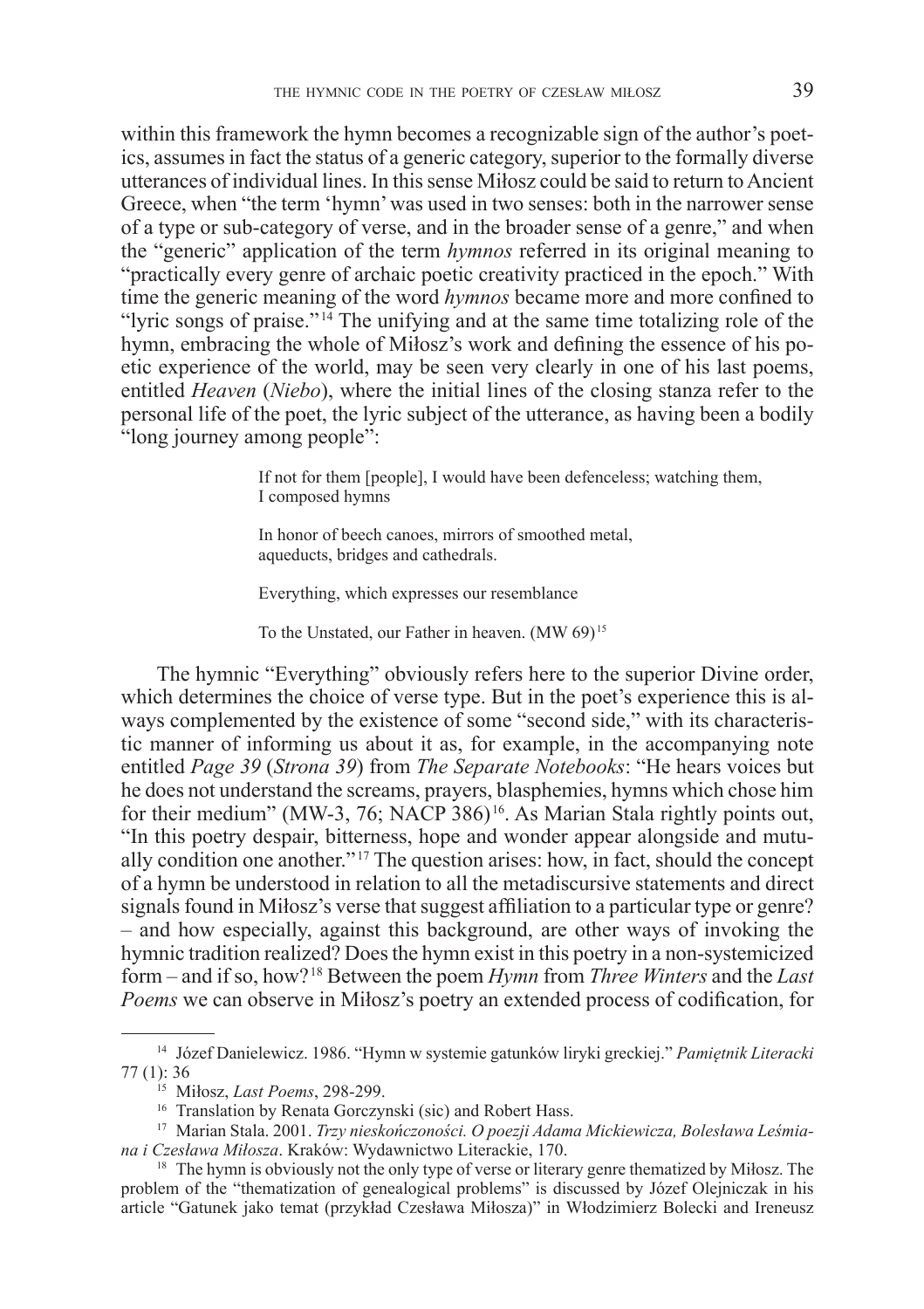his own use, of the properties of the hymnic utterance. Clearly, such self-codification is carried out in constant dialogue with codifications that have already been attested historically – against the background of these, it becomes understandable and significant. On the one hand, Miłosz's hymn takes shape against a background of non-hymns: screams, blasphemies, complaints, accusations, lamentations, laments. On the other hand, the poet's hymnic space develops through the appropriation and subordination to its own needs of other, related types of verse, including when they appear in to be incapable a given moment of realization. In the poem *Not this Way* (*Nie tak*), for example, "the hymn or psalm [...] falls apart" (MW 2-2, 240; NACP 273)19. In *Titanic* (*Tytanik*) the orchestra "plays a prayer-hymn" (MW-3, 281). Meanwhile in *Treatise on Theology* (*Traktat teologiczny*) Mickiewicz's *Ode to Youth* (*Oda do młodości*) is called a "Freemasonic hymn" ("hymn masoński," MD 75; SS 56). Even the mystery play written by his relative Oskar Miłosz is described by the poet in *Second Space* as a "hymn to the glory of God and man" (MD 97; SS 76). In Czesław Miłosz's genealogical project, the hymn also has to fulfil an important mission in relation to the whole of literature. Through analogy with questions about the artist's redemption and the place of his work in this plan, we can see how it is precisely the hymn that forms the basis of and justifies all literary efforts and intentions that arise, as we recall, "under the control of the will" (MW 7). The protagonist of *Biography of an Artist* (*Biografia artysty*) from the volume *Facing the River* (*Na brzegu rzeki*) was "Just not concerned, he promised his soul to Hell,/ Provided that his work remained clear and pure" (MN 24; NACP 604). In *Private Duties* (*Prywatne obowiązki*), when the artist is confronted by his dependency described in this way, a more directly expressed doubt appears: "It is said that we do not deserve Hell, because our work atones for our guilt, but perhaps that is yet another sentimental prejudice."20 In the literary order then, the hymn occupies a position analogous to a work which, in the order of the artist's life, "atones for guilt"; because his hope and task is to compensate for his distancing, for his elevation of himself above reality, and also for his alliance with the "cold heart" and the "cold, exacting approach" – of which we may be persuaded when we read, for example, the question posed in the poem *Caffé Greco* from *Chronicles* (*Kroniki*):

> By what can literature redeem itself If not by a melopoeia of praise, a hymn Even unintended? (MW-3, 259; NACP 466)

The hymn becomes something of a synecdoche – a substitute for the poetic voice in general understood as a medium, as it does, for example, in the poem *Evening* (*Wieczór*), in which the following couplet becomes as it were a mini-hymn to the hymn:

> O hymn, O palinode, melopoea, Sing with my lips, you stop and I perish! (MW-3, 321; 505)<sup>21</sup>

- <sup>19</sup> Translation by Czesław Miłosz and Lillian Vallee.
- <sup>20</sup> Miłosz, *Prywatne obowiązki*, 138.

Opacki, eds. 2000. *Genologia dzisiaj*. Warszawa: Instytut Badań Literackich Polskiej Akademii Nauk, 2000, 67-76.

<sup>21</sup> The of spellings of *melopoeia* and *melopoea* are transcribed here exactly as they appear in the published volume – Trans.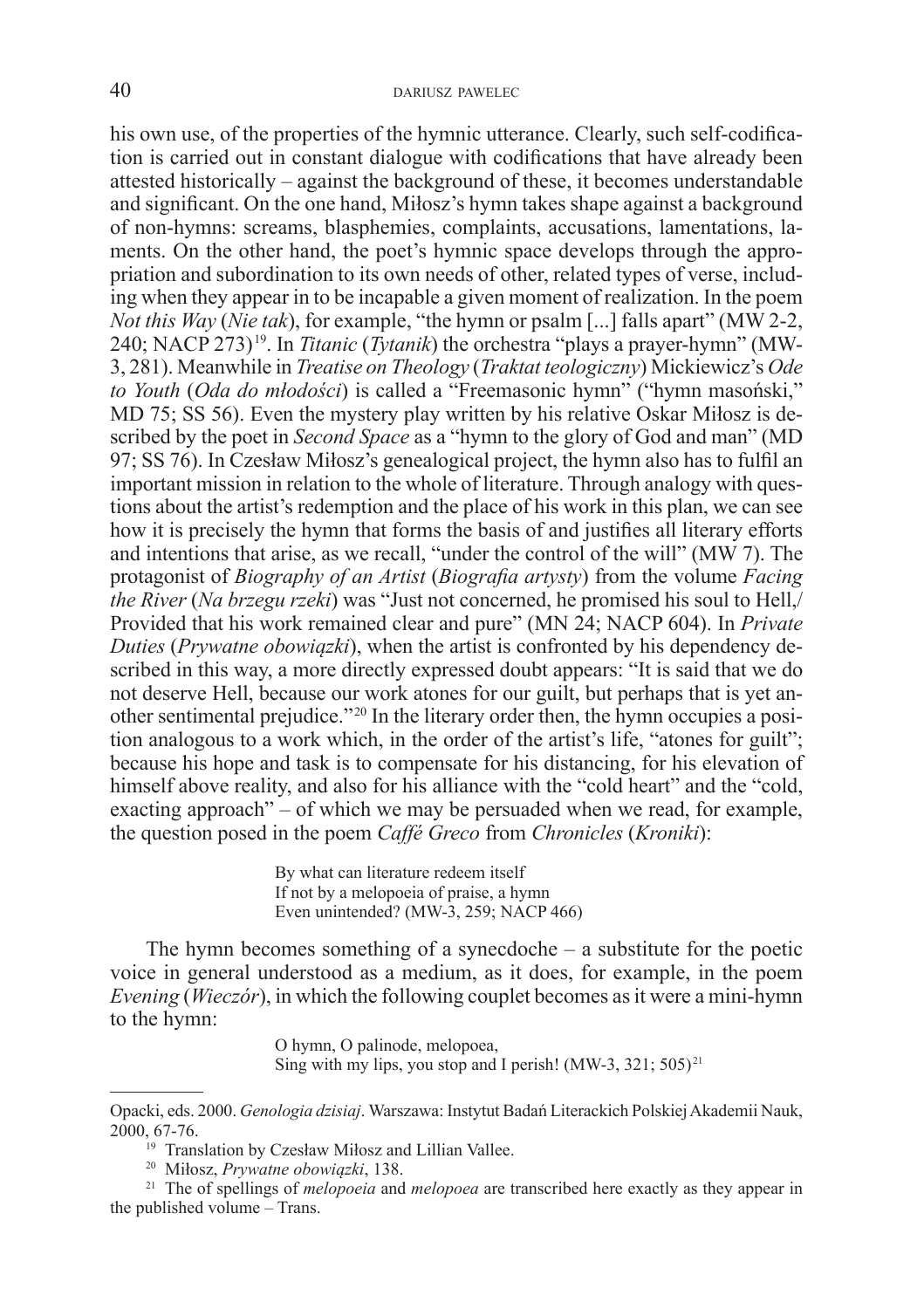Awareness of the hymn as a verse type, as it appears in poems by Miłosz that thematize problems relating to its genealogy, is fundamentally consistent with theoretical formulations contemporary to him, as well as with conclusions arrived at by literary historical analysis. From the historical perspective, the earliest references for understanding present-day poetic creativity are, in the field that interests us here: antique hymns – with the distinct but important role played by Homeric and Orphic hymns, and later: biblical hymns, under which designation we may include the psalms of praise, as well as mediaeval hymns, or songs of praise representing the chief type of lyric poetry associated with the Church. Still, for Maciej Kazimierz Sarbiewski, as once for Plato in *The Republic* or *The Symposium*, it was clear that "if divine persons are the object of the praises, then we are speaking rather of hymns, which are praises to God," as distinct from panegyrics, *i.e.* songs containing "praises not only of people, but also of inanimate objects including, what is more, other living creatures.<sup> $\frac{322}{2}$ </sup> The hymn was therefore the domain above all of poet-theologians. As Artur Hutnikiewicz observes:

The idea of the hymn is thus also associated since earliest times with the idea of the sacred and the sublime as well as with awareness of the organic link between this type of writing and a religious cult.<sup>23</sup>

On the other hand, the poetic hymn which appeared during the Renaissance era and which lacked in subsequent periods any close connection with problems of the sacred, "approximates (provisionally) to those other types of lyric that express praise, such as the ode, paean or dithyramb," according to some dictionary defini $tions<sup>24</sup>$ . But in ancient times, hymnic creativity – according to Jerzy Schnayder – "is difficult to grasp, since hymns acquired with time a variety of different names (like dithyrambs, paeans, prosody)."<sup>25</sup> Crucial difficulties also arise when distinguishing between the hymn and the prayer, a distinction which has become somewhat blurred since mediaeval times and often led to their complete identification within, of course, the general designation of religious lyric. As Jan Józef Lipski concludes, "sometimes, as we know, it is difficult to distinguish the hymn *senso stricto* from the prayer, the elevated religious or patriotic song, or the ode [...]."<sup>26</sup> A similar thing could be said of the distinction between the hymn and the psalm. "The psalm is focused on God, it is a hymn of praise," Father Józef Sadzik writes in his preface to Miłosz's Polish translation (from Hebrew) of the *Book of Psalms* (*Księga Psalmów*)<sup>27</sup>. The "harmony of psalms and hymns" (MT 63) is also mentioned in

<sup>22</sup> Maciej Kazimierz Sarbiewski. 1954. *O poezji doskonałej, czyli Wergiliusz i Homer. (De perfecta poesi, sive Vergilius et Homerus)*. Translated [into Polish from the Latin] by M. Plezia, edited by S. Skimin. Wrocław: Ossolineum, 246-247.

<sup>23</sup> Artur Hutnikiewicz. 1973. *Hymny Jana Kasprowicza*. Warszawa: Państowe Zakłady Wydawnictw Szkolnych, 39. On the genetic link between the hymn and religious cults, see also: E. Sawrymowicz. 1946. "Hymn jako gatunek literacki." *Zagadnienia Literackie* 3: 77-78.

<sup>24</sup> Małgorzata Semczuk. 1992. "Hymn." In Alina Brodzka, Mirosława Puchalska and Małgorzata Semczuk, eds. *Słownik literatury polskiej XX wieku*. Wrocław: Ossolinem, 399.

<sup>25</sup> Jerzy Schnayder. 1960. "Hymn." *Zagadnienia Rodzajów Literackich* 1: 141.

<sup>26</sup> Jan Józef Lipski. 1975. *Twórczość Jana Kasprowicza w latach 1891-1906*. Warszawa: Państwowy Instytut Wydawniczy, 221.

<sup>27</sup> Józef Sadzik. 2003. "O 'Psalmach'." In Czesław Miłosz. *Księgi biblijne*. *Przekłady z języka greckiego i hebrajskiego*. Kraków: Znak, 32.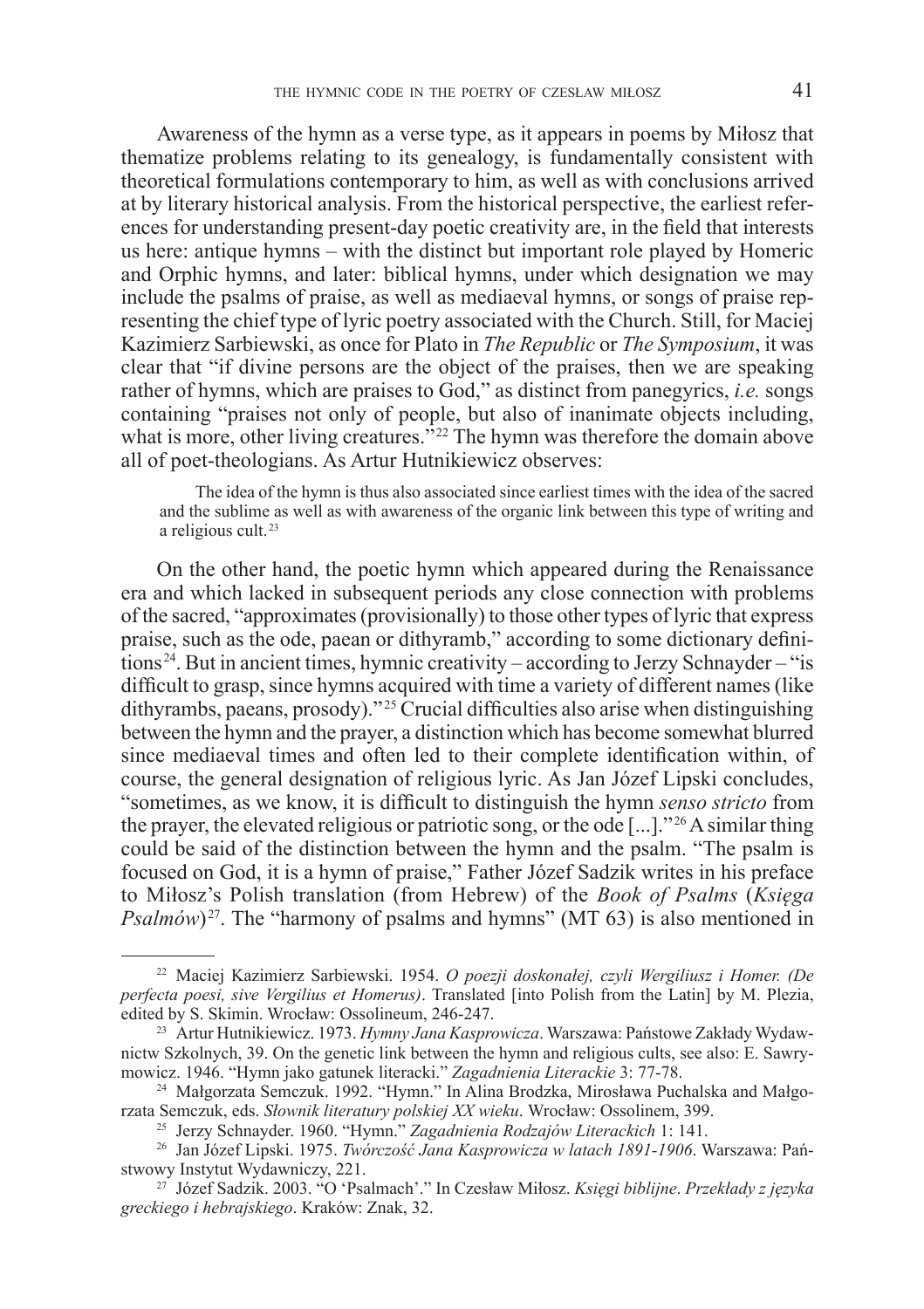Miłosz's poem *Zdziechowski* (MT 63; NACP 715), in a passage where the poet alludes to the works of this philosopher and former rector of Vilnius University. Another theoretical problem, pointed out by Lipski among others, is the difficulty of distinguishing between the ode and the hymn, while in English-language dictionaries "there is a tendency," according to Lipski, "to define the hymn as a particular type of ode."<sup>28</sup> In German theory, there appears the term "hymnic 'lyric of ascent" which includes the ode and the dithyramb<sup>29</sup>. In this context, the synonymous uses of various generic terminology to describe verse types in Miłosz's poems cited above – the psalm-hymn, prayer-hymn or even ode-hymn – come as no surprise; while amongst the poet's output we also find odes, as well as numerous references to precisely this generic designation<sup>30</sup>. Also, *Dithyramb* (*Dytyramb*) occurs twice as the title of a poem – the first time in 1938, the second in the 1965 collection *Bobo's Metamorphosis* (*Gucio zaczarowany*) – a term that in antique definitions refers to a types of verse explained with the aid of the word *hymnos*, which represent a "specialized" type of hymn and yet acknowledge the "superiority of the hymn" over them $31$ .

On the basis of an analysis of the metatextual statements contained in Miłosz's poetical texts, especially those where the type designation "hymn" occurs, we may conclude that his use of this designation exceeds or transcends its narrow generic meaning. The poet admits to "having composed hymns in honour of [...] Everything"  $(MW 69)^{32}$ , while he describes the totality of his poetic output as "hymns of gratitude" (MW 7). In so doing, he acknowledges to some extent the archaic synonymity between of the scope covered by the concept *hymnos* and poetic creativity in general, yet he certainly uses the term as one denoting genre, in accordance with the earliest Greek tradition, but also surely on the insistence of theoretical and practical problems surrounding the hymn contemporary to himself. The question then arises as to how this consciousness – which can be established on the basis of the authorial "self-commentaries" internal to his verse, and which thus possess the value of theoretical reflections inscribed into the poetry itself, and are even expressed along the lines of a genealogical manifesto – finds confirmation in the hymnographic textual practice of the author of *Unattainable Earth* (*Nieobojęta ziemia*). Discussing the relationship between Miłosz's original poetry and his translations of the Bible, in particular his translations of the Psalms, Jan Błoński (in 1983) noticed his practical fulfilment of the linguistic rules of the hymn on the stylistic level:

In the lexis, syntax, increased use of metonymy, transformations in the idea of poetry (its literariness) – a high hymnic style is constructed, with which the name of the poet will surely be permanently associated.<sup>33</sup>

<sup>&</sup>lt;sup>28</sup> Lipski, *Twórczość Jana Kasprowicza*, 235.<br><sup>29</sup> Lipski, *Twórczość Jana Kasprowicza*, 235. According to Lipski, the term "Lyrik des Aufschwungs" was introduced by the theorist Friedrich Theodor Fischer.

<sup>30</sup> See Zbigniew Łapiński. 1985. "Oda i inne gatunki oświecone." In Jerzy Kwiatkowski. *Poznawanie Miłosza. Studia i szkice o twórczości poety*. Kraków: Wydawnictwo Literackie, 446-457.

<sup>31</sup> Danielewicz, "Hymn w systemie gatunków liryki greckiej," 43.

<sup>32</sup> Miłosz, *Last Poems*, 299.

<sup>33</sup> Jan Błoński. 1998. *Miłosz jak świat*. Kraków: Znak, 212.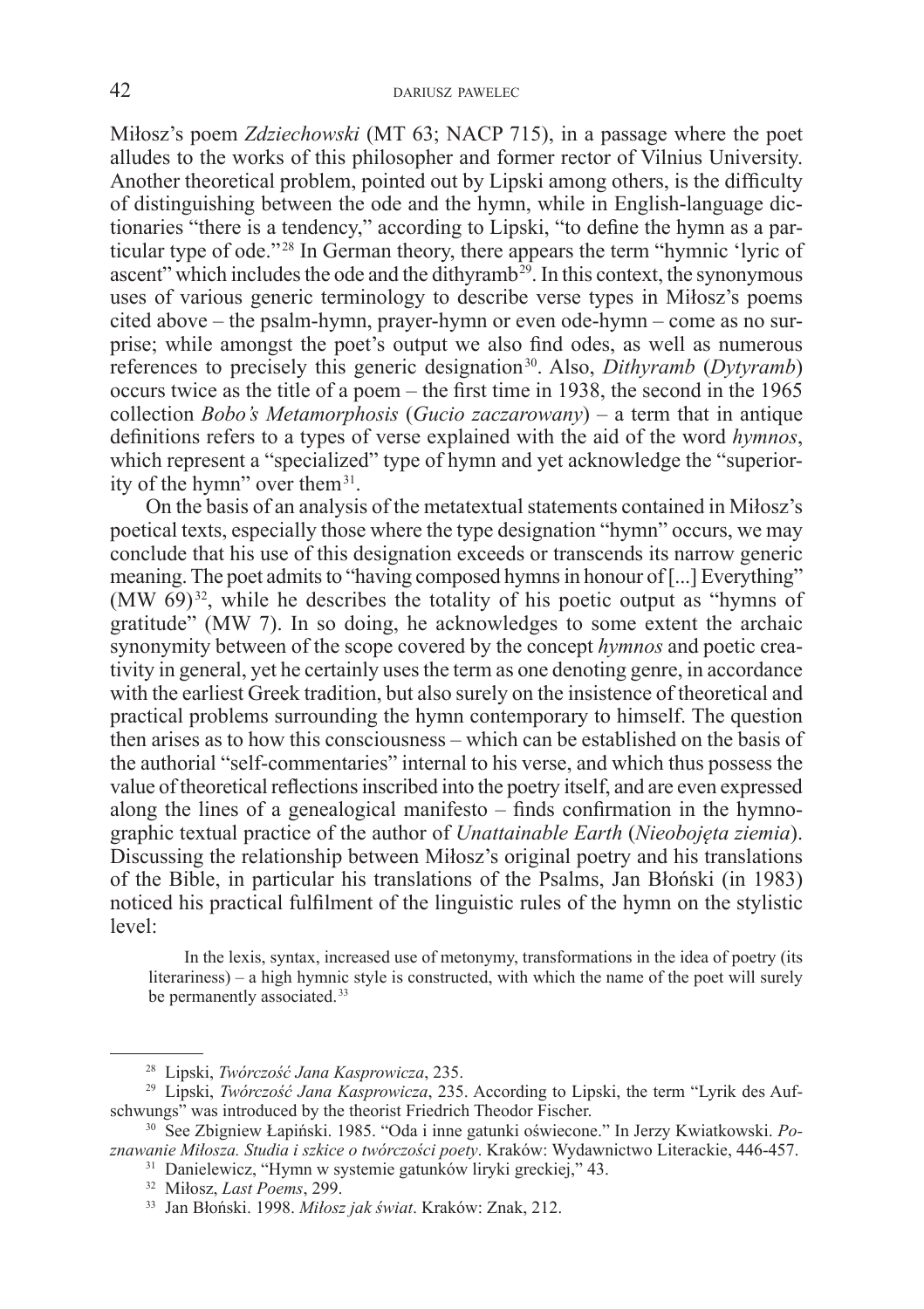This style, according to the understanding presented here, transcends questions of exclusively biblical stylization – even though such stylization has been thought through at the very deepest level – or the effects of the "radiation of an ancient text,"<sup>34</sup> even if we accept that biblical translations can fulfil the function of a "poetic laboratory" and thus be what they were, for example, for Jan Kochanowski working on his *Psalter of David* (*Psałterz Dawidów*)35. Suggesting an affinity that goes beyond style between the collections *City Without a Name* (*Miasto bez imienia*, 1969) and *From the Rising of the Sun* (*Gdzie wschodzi słońce i kędy zapada*, 1974) and Miłosz's *Book of Psalms*, Błoński asks more tentatively, albeit penetratingly: "is it not precisely this that would appear to be the general tendency in Miłosz's mature work?"36 When Błoński was originally formulating these propositions, he could not have known, of course, of the seven subsequent books of poetry by the Nobel laureate which would confirm his (Błoński's) critical instincts, but which would also enable the scope for understanding hymnicity in Miłosz's work to be expanded. Towards the end of the 1990s, after new reading experiences, Błoński points to the scale of this expansion in a quite definite way:

His poetry – especially in the second half of his long life – is an unceasing hymn in praise of existence. But this hymn is sung by so many instruments and in so many different tonalities that the reader – having lost his or her way – often forgets about the object of the hymn in favour of the hymn itself.<sup>37</sup>

The critic's consciousness coincides here with the consciousness of the poet in suggesting an equation between poetry (in general) and the hymn. In the metapoetic confession-hymn entitled *Report* (*Sprawozdanie*) from the collection *Facing the River* (*Na brzegu rzeki*), for example, hymnicity appears to be the very essence of poetic activity; the lyric subject of the poem also uses plural forms, thereby speaking in the name of the whole community of poets and their common "crusade":

> Under compulsion of the desire for the essence of the oak, of the mountain peak, of the wasp and of the flower of nasturtium. So that they last, and confirm our hymnic song against death. (MN 6; NACP 590)

Here a thought returns from one of Miłosz's much earlier texts *Reading the Japanese Poet Issa (1762-1826)* (*Czytając japońskiego poetę Issa (1762-1826)*): "What is pronounced strengthens itself./ What is not pronounced tends to nonexistence" (MW-3, 28; NACP 350) – an idea that coincides moreover with the proposition of another great hymnist, Friedrich Hölderlin: "But what remains is founded by the poets."<sup>38</sup>

<sup>37</sup> Błoński, *Miłosz jak świat*, 94.

<sup>38</sup> "Was bleibet aber, stiften die Dichter." The statement forms the last line of Hölderlin's poem *Remembrance* (*Andenken*). Translation is from Martin Heidegger. 2000. *Elucidations of Hölderlin's Poetry*. Translated with an Introduction by Keith Hoeller. Amhurst, New York: Humanity Books, 105. The phrase is also invoked by Józef Sadzik in his discussion of the connections between Miłosz's ideas and Heidegger (*Inne niebo, inna ziemia*), in Czesław Miłosz. 2000. *Ziemia Ulro*. Kraków: Znak, 21. Sadzik's text also appears in the Instytut Literacki (Paris) edition of *Ziemia Ulro* (1977), but is omitted from Louis Iribarne's translation (see footnote 3 above).

<sup>34</sup> Błoński, *Miłosz jak świat*, 212.

<sup>35</sup> Błoński, *Miłosz jak świat*, 213.

<sup>36</sup> Błoński, *Miłosz jak świat*, 212.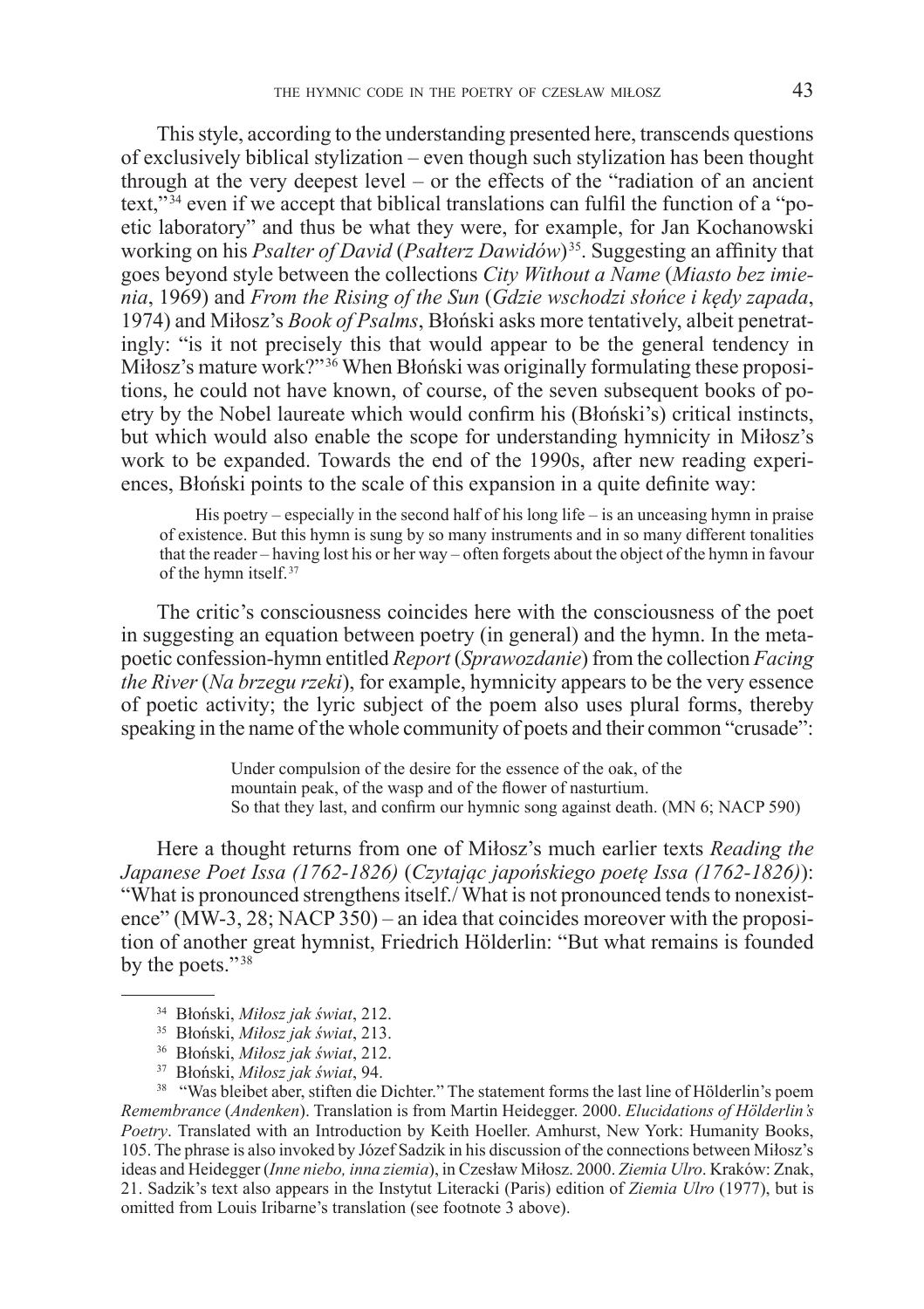The generic meaning of the hymn, which manifests itself so powerfully in Miłosz's later poetry and is especially clearly expressed on the level of metadiscursive statements, requires an examination of its intertextual motivations. The question arises: is the word "hymn" merely an architextual metaphor, stubbornly persisting on the pages of successive volumes of poetry and deliberately archaizing the status of poetry and the poet; or does it also, apart from these functions, open up some kind of wider "*field of genealogical reference*" [my emphases – D.P.]? <sup>39</sup> Hence, I am interested in the references made in Miłosz's texts to the hermeneutic space of the hymn in its narrower understanding as a genre, as well as in the identification, precisely within this field, of diverse indexes of genealogical references existing in his poems $40$ . I am therefore adopting for the purposes of my further reflections, a direction contrary to the one that has been binding so far. From uncovering the expanding semantic capacity of the concept of the hymn in the poetry under discussion, I wish to move to tracing concrete textual manifestations which point to the hymn as a literary genre. Accumulating generalized data and deducing from it the closeness of the hymn to other genres must now be replaced by the need to establish a "genealogical grammar" specific to the hymn and by an examination of the ways in which it is potentially applied by Miłosz. Because of the theoretical difficulties already mentioned in relation to the hymn, as well as its many-branched history, we should begin with a survey of how the genre was perceived in twentieth-century consciousness. Crucial to this perception is the question of the declining role of formal construction, and as a result of this, of the lack of any possibility of verifying a given, or merely putative generic qualification that depends on a paradigm of construction. Rather a unanimous view seems to prevail that the hymn has become "above all a semantic sign suggesting to the reader a particular type of reception, and referring to the sacred traditions of the genre,"<sup>41</sup> which would also include the sacralization of different objects of poetic expression, or the "constant expansion of the concept of the sacred," thus allowing "almost any theme or content that the author feels to be of crucial value or momentous importance to be recognized as an object suitable for hymnic treatment."42 Faced with the unreliability of formal and thematic criteria<sup> $43$ </sup>, the poet's own gesture becomes decisive in relation to other propositions – the poet, for whom the very choice of the hymn "is a manifestation to some extent of an ideological position, since its salient feature is the position of the lyric subject, who sees the world as a binary structure based on the opposition between the sacred and the profane." <sup>44</sup> This distinguishing feature remains in accord with the Greek inheritance. Approaching that inheritance with philological precision, Hans Georg Gadamer insisted that a distinction should be made between "praise," in the sense of a eulogy, expressing approval ("pochwała"), and "glorification" ("wysławiania") – and also what stems from this: namely the distinction between a poem expressing praise and a hymn,

<sup>39</sup> Stanisław Balbus, *Zagłada gatunków*. In: Bolecki and Opacki, *Genologia dzisiaj*, 19-32; 27.

<sup>&</sup>lt;sup>40</sup> I refer here to the conception of the hermeneutics of literary forms, as presented by Balbus (see note 39).

<sup>41</sup> Semczuk, "Hymn," 400.

<sup>42</sup> Hutnikiewicz, *Hymny Jana Kasprowicza*, 41.

<sup>43</sup> Hutnikiewicz compiles a list of eight possibilities; see *Hymny Jana Kasprowicza*, 43-44.

<sup>44</sup> Lipski, *Twórczość Jana Kasprowicza*, 236.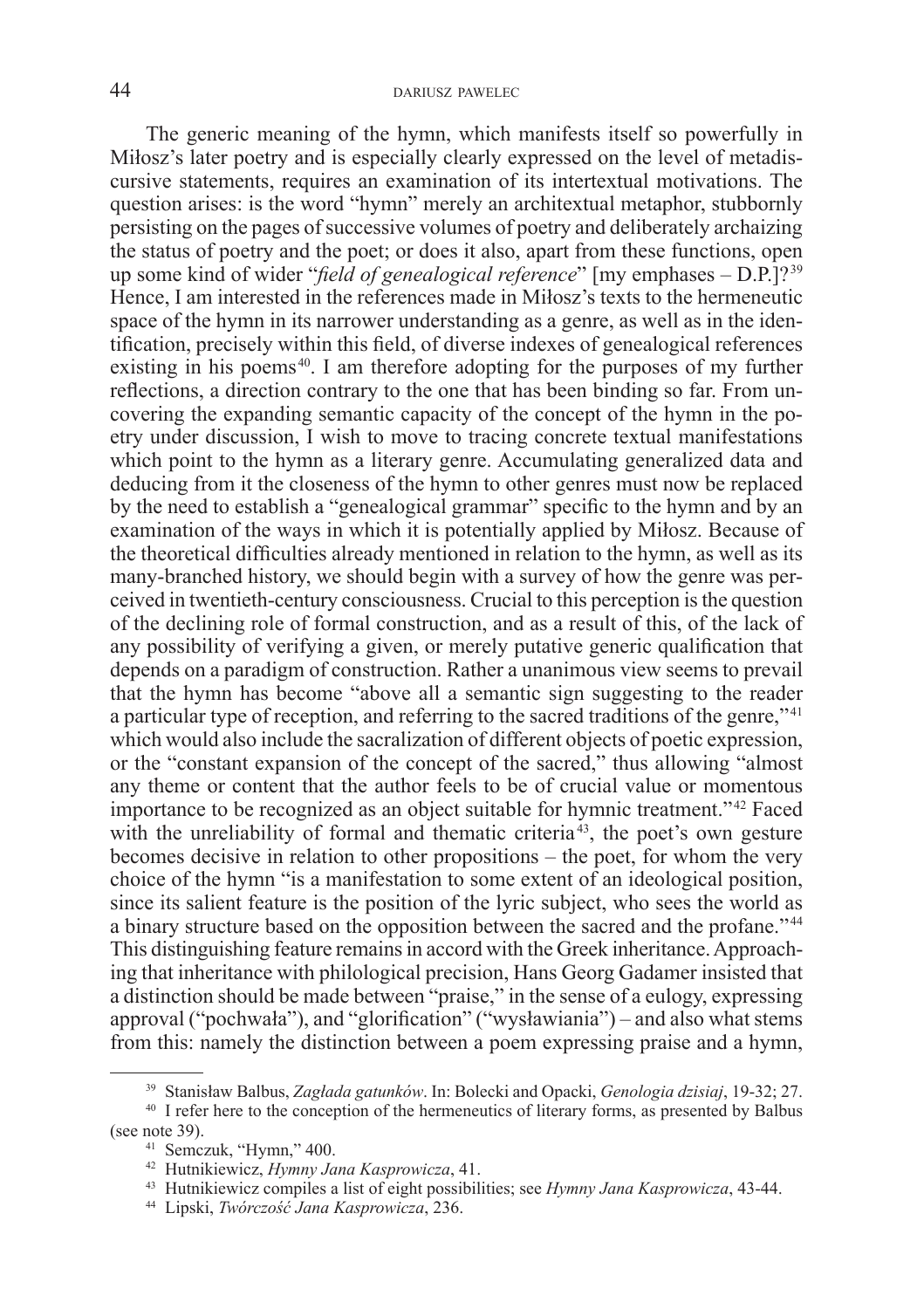because "anyone is not free to praise anyone"; "on the other hand, glorification, like the hymn whose form it is, recognizes something that is absolutely superior, which transcends us and whose presence fulfils us."<sup>45</sup>

A consequence of the attitude of wonder and distance towards something superior, captured here by Gadamer, are the emotions inscribed in the hymn, reflected in the elevated style but also in its transcendence, exaggeration or simply ecstatic culmination. Ecstasy defines one of the hymnic poet's modes of behaviour, expresses the emotional engagement of the speaking subject and determines the atmosphere of the verse, which is to be an emanation of the religious "conviction that there exists in the very nature of being some supreme, unchangeable and indestructible value."46 As Hutnikiewicz puts it, "this value, which is felt very directly and powerfully, is portrayed in a tone of ecstatic rapture and humble reverence."<sup>47</sup> Ecstasy is without doubt one of the favourite concepts in Miłosz's dictionary, which means that this element of hymnic diction is given to us directly, formulated already in his poetics, as can be clearly seen in the self-commentary summing up the poet's creative output in the collection *This* (*To*):

> And I confess my ecstatic praise of being Might just have been exercises in the high style. Underneath was this, which I do not attempt to name. (MT 7; NACP 663)

Miłosz included in *Hymn of the Pearl* (*Hymn o perle*, 1981) his own adaptations of "ecstatic poems" (MW-3, 83) by Kabir. In the collection *Daylight* (*Światło dzienne*, 1953), he speaks of poets who, unlike the "poet of this epoch" – "sought ecstasy in words" (MW-1, 242). But "ecstasy" is above all a designation for metatextual experiences, as in the poem *Capri*, when it serves to capture "full happiness, ravishment beyond all thought or concern [...]" (MN 13; NACP 585). It belongs among the poet's most crucial words, because, as in the title poem of the collection *Bobo's Metamorphosis* (*Gucio zaczarowany*, 1965), it designates a fundamental way of experiencing the world: "From childhood to old age ecstasy at sunrise" (MW-2, 135; NACP 193) 48. In *Second Space*, in *Treatise on Theology*, it becomes a paraphrase for life itself: "There is only our / ecstatic dance, a diminutive part of a great totality" (MD 79; SS 59). The author also exposes its erotic sense and link with desire, like the "ecstatic sign of union" (MT 23; NACP 213) in the collection *This*<sup>49</sup>. Characteristic of Miłosz's imagination is the interplay of contradictory tones and feelings. Such intermingling of contrasts conditioning the fullness of human experience also affects the state of ecstasy: "I repeated their guttural songs of ecstatic despair walking by the sea" (*Year* [*Rok*] MW-2, 167; NACP 213) <sup>50</sup>; "Among the shrieks, ecstatic mumblings" [...] (*Fish* [*Ryba*] MW-2, 220); "Without understanding whence the years of ecstasy and with them the torment" (*Towards the End* 

<sup>45</sup> Hans Georg Gadamer. 2001. *Poetica*. Translated [into Polish from German] by Małgorzata Łukasiewicz. Warszawa: Instytut Badań Literackich PAN, 33.

<sup>46</sup> Hutnikiewicz, *Hymny Jana Kasprowicza*, 44.

<sup>47</sup> Hutnikiewicz, *Hymny Jana Kasprowicza*, 44.

<sup>48</sup> Translated by Czesław Miłosz and Richard Lourie.

<sup>49</sup> The phrase is from the poem entitled *An Honest Description of Myself with a Glass of Whiskey at an Airport, Let Us Say, in Minneapolis*.

<sup>50</sup> Translated by Czesław Miłosz and Richard Lourie.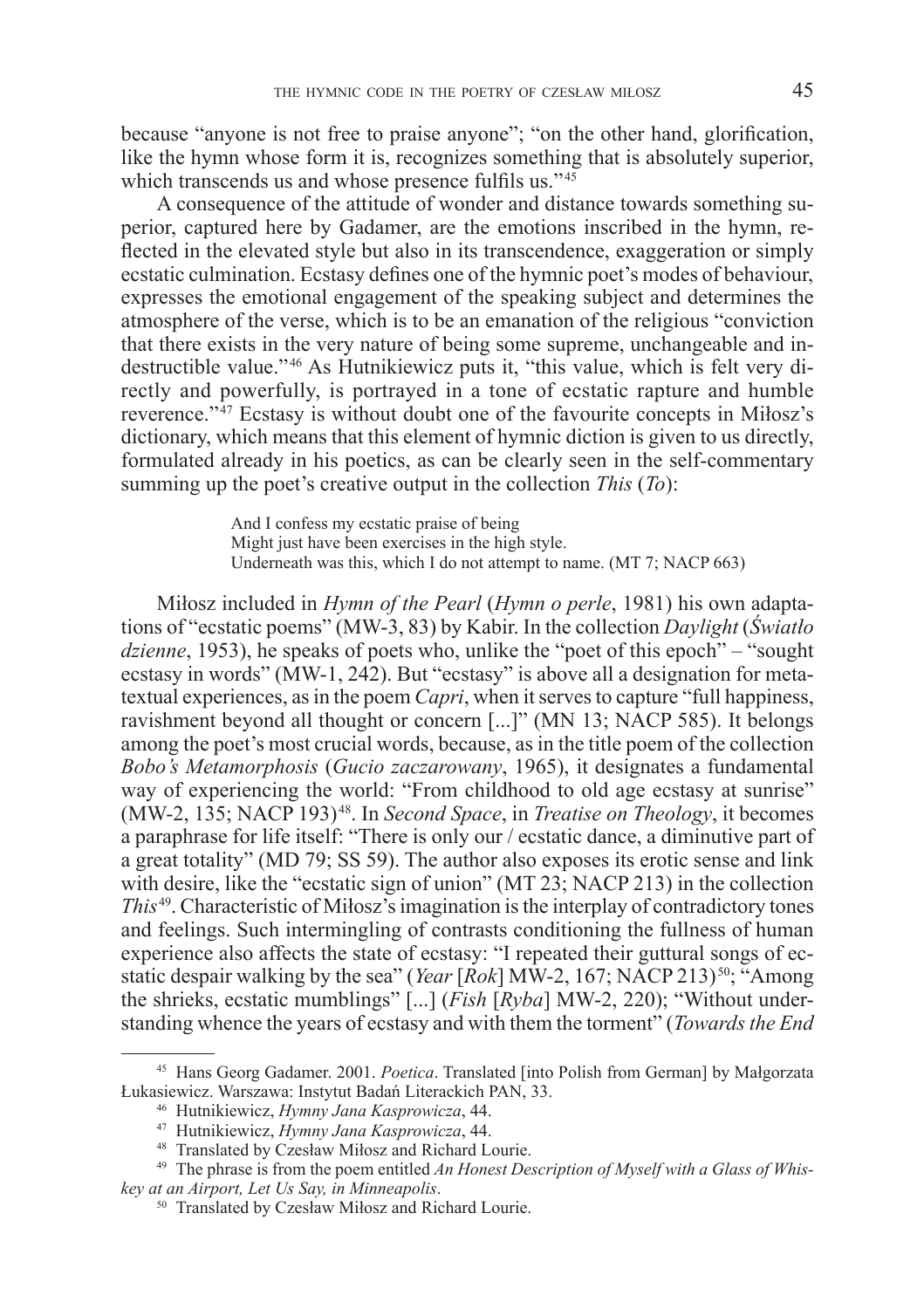*of the Twentieth Century* [*Pod koniec dwudziestego wieku*] MW-3, 102); "He manages to compile a register of pain, / Reconciliation, bliss, terror and ecstasy" (*Argument*, MW-3, 266); "It is pity and anger because after the ecstasy and despair and hope beings / similar to gods are swallowed by oblivion?" (*On a Beach* [*Na plaży*] MW-3, 367; NACP 559). Ecstatic rapture and an ecstatic tone are immanent in Miłosz's poetic expression, very often evident in the transcendence of joy by a "contemplative-affirmative shade."51 They are apparent in his poetry from the very beginning (to mention only *Hymn* from *Three Winters*) and accompany it to the very end. At the same time it is important to remember that Miłosz's poetry, as Aleksander Fiut points out, "Combines ecstatic praise of being with the memory of pain and annihilation."<sup>52</sup>

What today may still be said to emanate from, or take up, the inheritance of the generic tradition of the hymn is chiefly its hymnicity<sup>53</sup>, or the special relationship inscribed into the verse between the speaking subject and object of glorification (or praise), and that which is superior, superhuman, Divine, this being a necessary condition for this style of communication. This relationship, fundamentally embedded in the utterance itself, and somehow also preceding it, subsequently finds expression and fulfilment in the various formal and linguistic configurations of the verse. The essence of this relationship, which is of an ideological nature, and which is uttered in a hymnic high style – as indicated by Błoński, can be found in Miłosz on the level of thematics or topoi and poetic semantics. What especially unites the hymnic structure into a whole is the poet's demonstration of gratitude and acts of thanksgiving. In the succinct self-commentary that forms the prologue to *Last Poems*, as mentioned above, we read: "This is what my poems were, hence hymns of gratitude" Yet in one of his much earlier poems entitled 20<sup>th</sup> February *1938* (*20 lutego 1938*) we can already observe how the two key concepts come together in the poet's imagination in a visionary foretelling of the future: "When the hymn of thanksgiving rings out, and the rye of the fields/ Shall be as Divine grace, the salutation of love"  $(MW-1, 107)$ . A cry for the fulfilment of precisely such a hymn is the verse *Why* (*Dlaczego*) from the volume *Facing the River*: "Why hasn't it risen, the powerful hymn? Of thanksgiving, of eternal glory?" (MN, 44; NACP 583). Likewise in the poem *Not This Way* (*Nie tak*), "thanksgiving" appears in proximity to a "hymn," which cannot come into being in the desired form:

> And the hymn or psalm of a choirmaster falls apart, only a canticle remains. My voice always lacked fullness, I would like to render a different thanksgiving. (MW-2, 240; NACP 273)<sup>54</sup>

In the lines of *Lauda*, "thanksgiving" appears in a position equivalent to "praise" (MW-2, 258-278; NACP 291-308). Even in the bitter poem *Without Reason* (*Bez powodu*) from *Hymn of the Pearl* we find the interjection: "How many acts of giv-

<sup>51</sup> Stala, *Trzy nieskończoności*, 161.

<sup>52</sup> Aleksander Fiut. 2003. *W stronę Miłosza*. Kraków: Wydawnictwo Literackie, 53.

<sup>53</sup> Understood here as analogy to "elegiacity" ("elegijność"), as discussed by Anna Legeżyńska. 1999. *Gest pożegnania. Szkice o poetyckiej świadomości elegijno-ironicznej*. Poznań: Wydawnictwo Poznańskie Studie Polonistyczne.

<sup>54</sup> Translated by Czesław Miłosz and Lillian Vallee.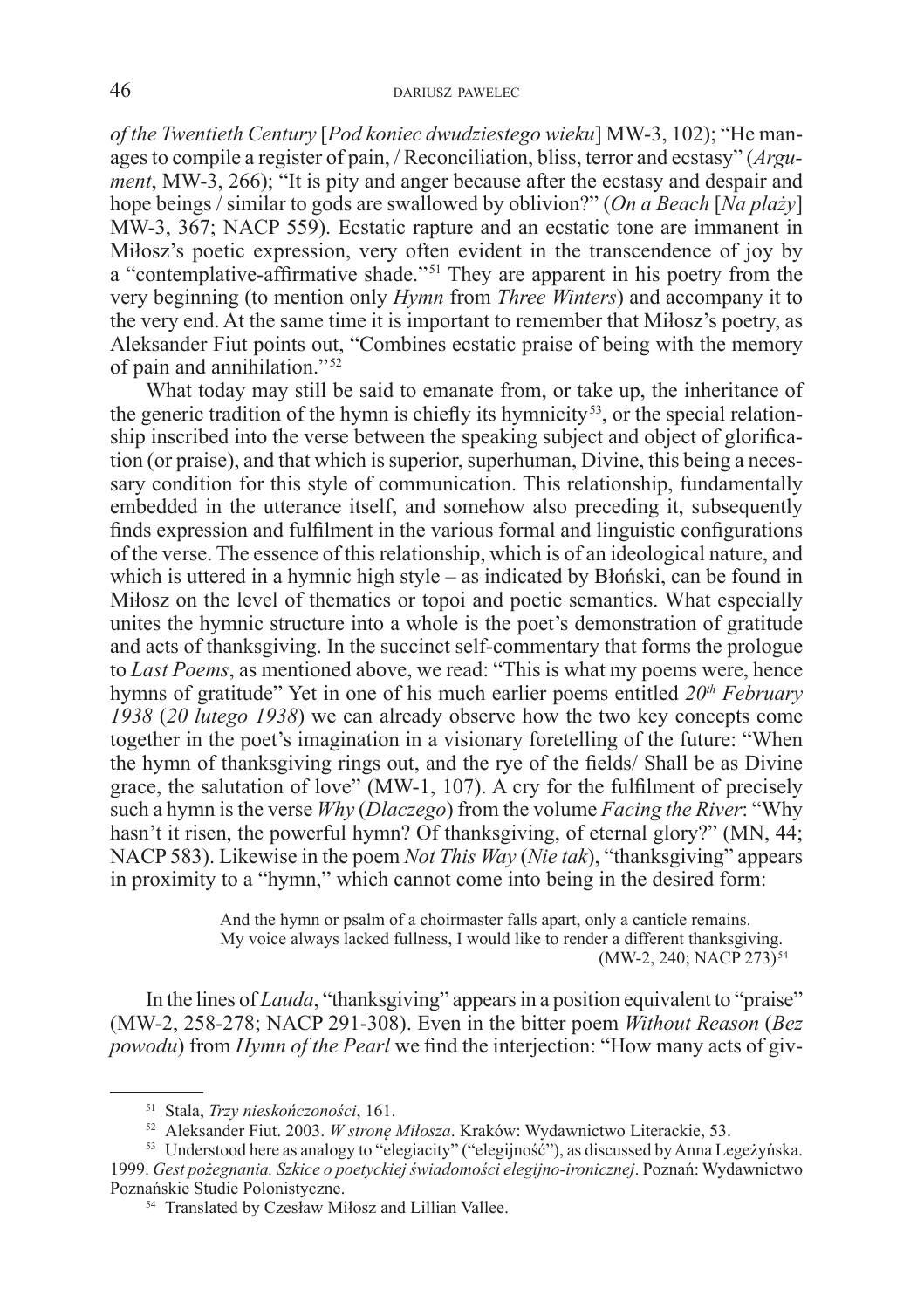ing thanks" (MW-3, 49). The writing of *Treatise on Theology* is described in its opening lines as "simply a thanksgiving" (MD 63; SS 47). In an earlier text, from *Unattainable Earth* entitled *Thankfulness* (*Dziękczynny*), we read: "You gave me gifts, God-Enchanter" (MW-3, 236; NACP 449). Expressing what is earthly and human, one's own life, in categories of a "gift" is a crucial element of the hymnic vision of the world in Miłosz's poems. An excellent example is the Californian verse entitled *Gift* (*Dar*), as well as a much later text, equally clear, entitled *Awakened* (*Obudzony*), from the collection *This*: "I realized that this was an undeserved gift and I could not grasp by what grace it was bestowed on me"(MT 39; NACP 693). Or in the opening line of *With Trumpets and Zithers* (*Na trąbach i na cytrze*): "The gift was never named. We lived and a hot light created stood in / its sphere" (MW-2, 180; NACP 225). The intertextual trail has to lead us to Jan Kochanowski's well-known song *What do you want of us, Lord, for your generous gifts* (*Czego chcesz od nas, Panie, za Twe hojne dary*), described by scholars as a "famous hymn," and recognized as the "climax of Old Polish hymnody."<sup>55</sup> Apart from the specific poetics of the gift and the establishment of a language of rapture to describe the created world, the motif of directly expressed gratitude also appears in Kochanowski: "Lord, we praise Thee from our grateful hearts." The next important intertextual reference is in the line: "Thou didst lay the foundations of the vast Earth (nieobeszłej ziemi)."56 A paraphrase of this becomes the title of a whole cycle by Miłosz: *Unattainable Earth* (*Nieobjęta ziemia*) and in so doing furnishes it with a hymnic structural framework. In the emphasis on the "unattainability of the world," there is a hint of "what transcends us," described by Gadamer as a condition for the hymn. Besides, Kochanowski's "vast earth (nieobeszła ziemia)" also appears in Miłosz's work as a crypto-quotation, in the poem *City* (*Miasto*): "And joy, and shame/ To live once more, on the vast earth (na nieobeszłej ziemi)" (MW-1, 140), and in the text entitled *St. Ig. Witkiewicz*: "On the sleepy fields of vast states (nieobeszłych państw)" (MW-1, 187). The poet therefore appeals to the hymnic tradition, clearly exploiting the mediation of Kochanowski, whose poem thereby acquires the value of an archetype of the genre.

We also find in Milosz's poetry allusions to classical hymnic structures, stretching back to the Greek tradition. Some of the most important among Milosz's hymnic resources are the laudatory elements, which usually take the form of epithets and enumerations. Their most frequent manifestation, however, is the direct use of the noun "praise (chwała)" as well as variants or different grammatical forms of the verb "to praise (pochwalać")." In the poem *Gates of Evening* (*Bramy wieczoru*), the laudatory function is amplified even by a triple anaphora:

> We praise in the day, We praise in the night,

<sup>55</sup> Julian Krzyżanowski. 1964. *Historia literatury polskiej*. Warszawa: Państwowy Instytut Wydawniczy, 186.

<sup>56</sup> Jan Kochanowski. 1976. *Czego chcesz od nas, Panie*, in: *Dzieła wszystkie*. Tekst na nowo skolacjonowała Barbara Otwińska. Tom 1. Oprac. J. Krzyżanowski. Wyd. 8, 268. There have been several translations of Kochanowski's poem, I quote here that of Wiktor Weintraub as being close to the original – Trans. See Wiktor Weintraub. 1952. "Kochanowski's Renaissance Manifesto." *The Slavonic Review* 30 (74): 412-424.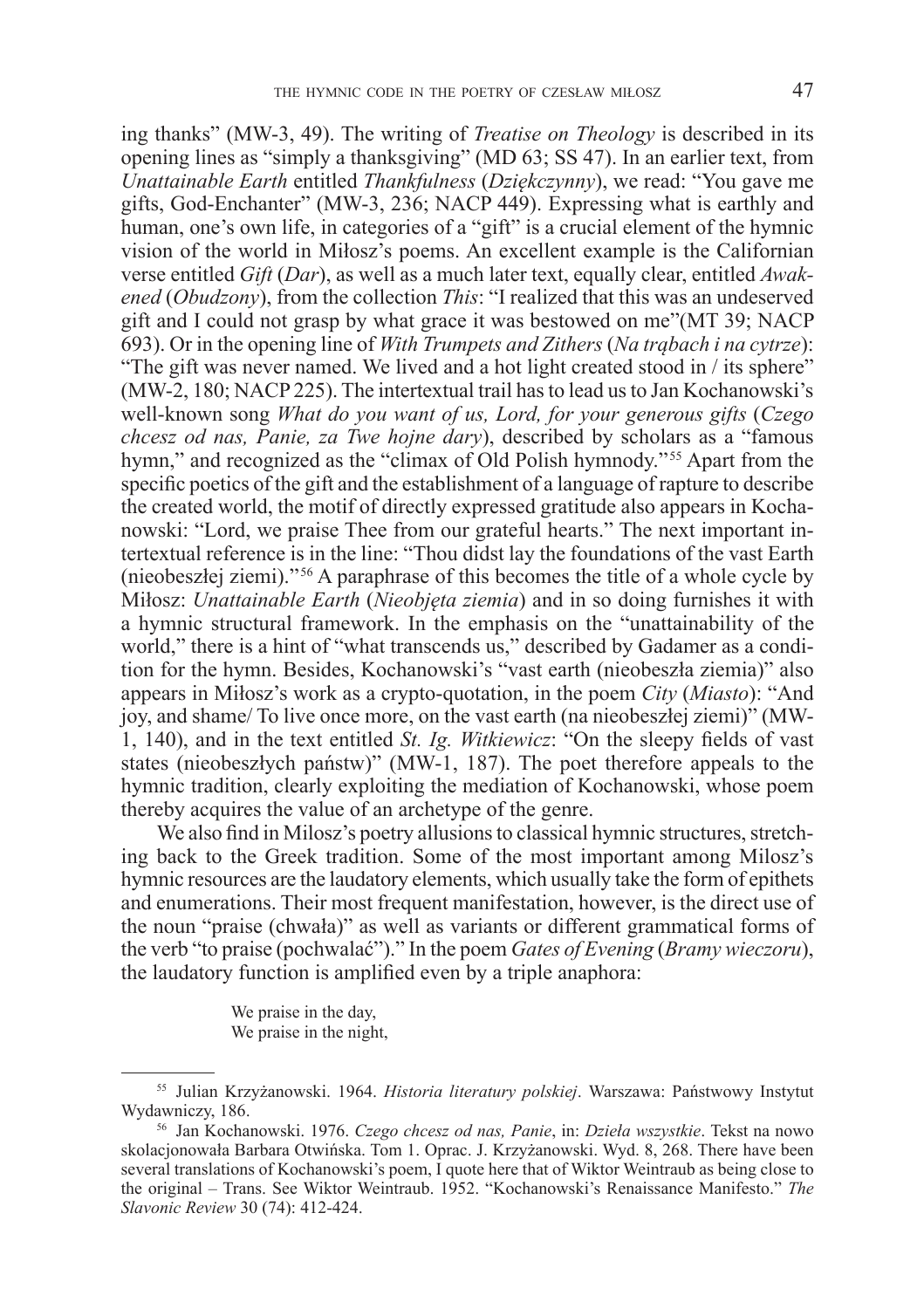We praise, when the century ends and when our generation takes its fragile footsteps (MW-1, 113)

The object of praise is most often God, to whom the phrase "That's how I praise" (Jakoż ja chwalę)," for instance, refers following the children's singing in the verse entitled *Chagrin* (MW-3, 24). But it is not confined to the poet's interest in this field, which may be clearly seen, for example, in the later poem *Blacksmith Shop*  (*Kuźnia*), where we read the significant declaration: "It seems to me I was called for this: / To glorify things just because they are" (MW-3, 319; NACP 503). The most generalized formulation of poetic duty understood in this way appears in *Second Space*, in inseparable conjunction with a reference to its bitter reverse side, as is customary in Miłosz:

> To praise. Only this has been left To the one who ponders, slowly, Misfortune upon misfortune and from which side they struck. (MD 43; SS 32)

The keyword "chwała" meaning "praise" or "glory" features in Miłosz's poetry from the very beginning and embraces the whole of existence. Nature, for example, in *Slow River* from *Three Winters*: "Glory, pain and glory / to the grass, to the clouds, to the green oak wood" (MW-1, 35; NACP 18) $^{57}$ . Or people, as in the poem *Year*: "I would have related, had I known how, everything which a single / memory can gather for the praise of men" (MW-2, 167; NACP 213)<sup>58</sup>. "In splendour (W chwale) the earth's poor moment renews itself," in "Lecture VI" of *Six*  Lectures in Verse (*Sześć wykładów wierszem*) (MW-3, 311; NACP 499)<sup>59</sup>. The calling of humankind, according to the text *Either-Or* (*Albo-Albo*), should be to "publicly testify to the divine glory / With words, music, dance, and every sign" (MW-3, 351; NACP 540). The prayer petition, which has a retrospective orientation, in the collection *This* upholds a similar spirit: "Give me the certainty that I toiled for your glory" (MT 94; NACP 743).

Since the age of Ancient Greece, the verb that is equivalent to the Polish "wysławiać" or "opiewać," meaning to "glorify," "extol" or "sing the praises of," has precisely a hymnic connotation, belonging in the morphology of the hymn to expositional formulations<sup>60</sup>. The use of the verb in both its Polish variants in Miłosz's poetry should therefore not surprise us: "I want to sing of festivities (opiewać festyny) / The greenwood into which Shakespeare / Often took me" (MW-1, 206; NACP  $76$ <sup>61</sup>; "Only this is worthy of praise (godne opiewania): the day" (MW-2, 126); "Vistula, so extolled in song (opiewana) by inspired rhyme" (MW-1, 142). The poet reaches more often for the verb "sławić" or "wysławiać," which clearly distinguishes the hymnic from more commonplace forms of praise, a difference which, as we recall, was insisted upon by Gadamer. Already in a juvenile text entitled *2 Stanzas* (*2 strof*), we read: "So it's meant for us, to glorify (sławić)

<sup>&</sup>lt;sup>57</sup> Translated by Renata Gorczynski (sic).<br><sup>58</sup> Translated by Czesław Miłosz and Richard Lourie.

<sup>59</sup> Translated by Czesław Miłosz and Leonard Nathan.

<sup>60</sup> Józef Danielewicz. 1976. *Morfologia hymnu antycznego. Na materiale greckich zbiorów hymnicznych*. Poznań: Uniwersytet im. Adama Mickiewicza w Poznaniu, 66.

<sup>61</sup> Translated by Czesław Miłosz, Robert Hass and Madeline Levine.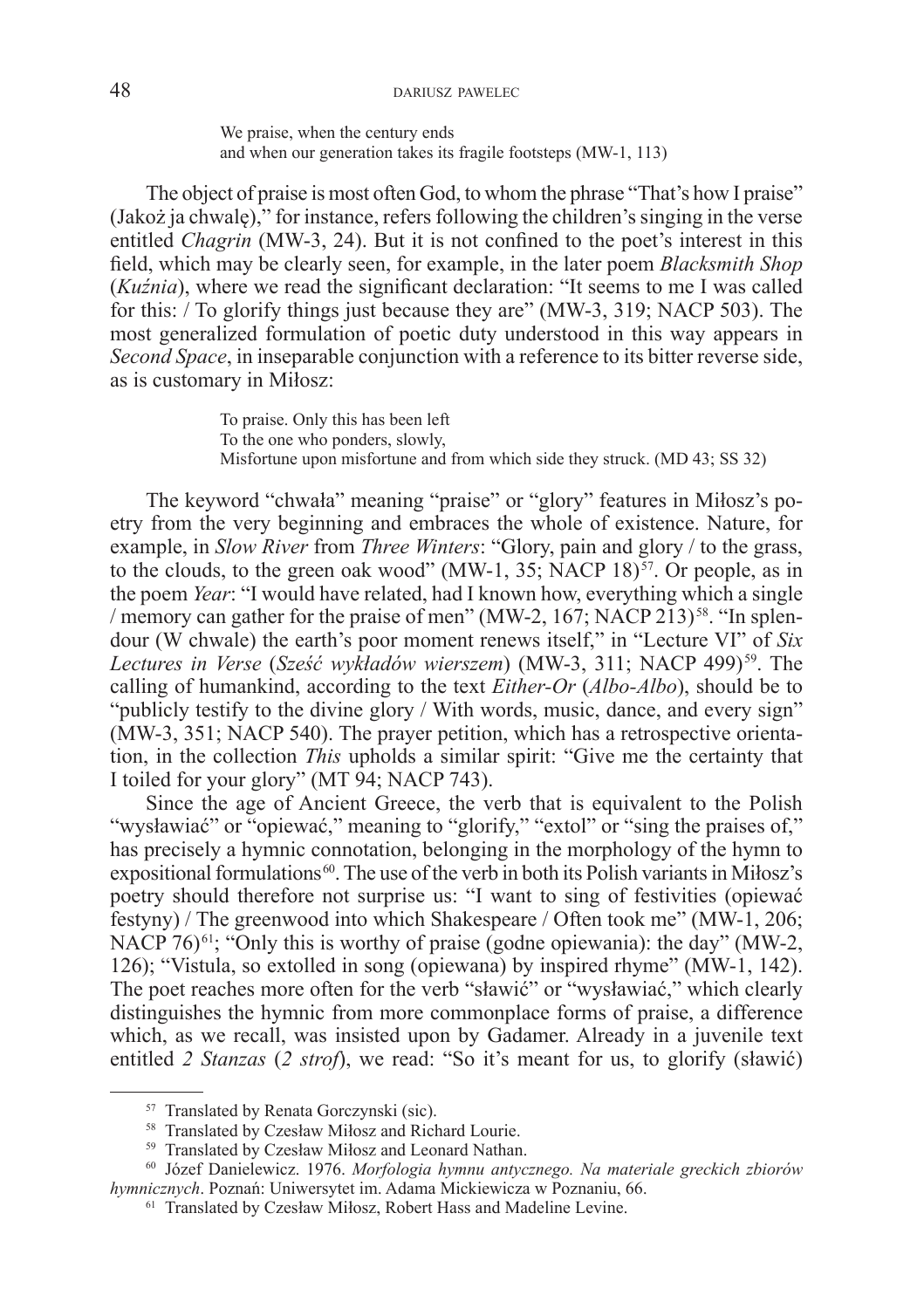beauty" (MW-1, 75). Miłosz opens up the hermeneutic space of the hymn in a variety of ways. A trace of a classical expositional formula may appear, for example, perversely, from the point of view genealogical correctness, in the punch line of a poem, as in the text entitled *Hour* (*Godzina*), where the lyric subject appeals to "mortals": "So that they might praise, as I do, life, that is, happiness" (MW-2, 221; NACP 260). A similar thing occurs in the punch line of the poem *An Alcoholic Enters the Gates of Heaven* (*Alkoholik wstępuje w bramę niebios*): "And so it must be, that those who suffer will continue to suffer, / praising your name" (MT 85; NACP 735). In *Return (Powrót)*, almost in the very centre of the poem, the following phrase occurs: "so that the beauty of the earth should be exalted" (MW-3, 370; NACP 563). But in the poem *Rivers*, for a change, everything is as though in its proper place, that is in harmony with the antique morphology of the hymn. "Under various names, I have praised only you, rivers!" (MW-3, 98; NACP 396) – we read in the first line, where there is also an apostrophe, typical of the genre in its Homeric variant, as well as a structural reference to the obligation to mention the name of God, in whose honour the hymn is written $62$ .

Among the various methods by which the hymn is made present in Miłosz's work, one is struck by a special type of metatextual hymnicity. In his poems, the poet alludes to hymns by other authors, cites them, comments on them, and introduces their titles into the compass of his own text. In the poem *Titanic (1912)*  (*Tytanik (1912)*), from the volume *Chronicles* (*Kroniki*), after the line "Here are the words of the hymn played by the Titanic's orchestra" (MW-3, 282), there follows an 8-line quotation (the first 4 lines and last 4 lines), in the English original, from the song *Autumn* from a collection of hymns of the American Episcopalian Church, which was supposed to have been sung – according to some sources – at the time of the catastrophe. In *Second Space*, critical reflection on certain hymns is built into the verse:

> An astonishing "Hymn for the Annunciation of the Holy Lady Mary" was written by the young anticlerical Mickiewicz a short time before his Freemasonic hymn known as "Ode to Youth." He glorified Mary in the words of the prophet, *i.e.*, Jakob Boehme. (MD 75; SS 56)

In turn, in the poem entitled *Heavenly* (*Niebiańskie*) from *Last Poems*, we learn that "The poet William Blake [...] as he lay dying, sang triumphal hymns" (MW 49) 63. In the volume *Unattainable Earth*, Miłosz includes several translations from Walt Whitman, regarded as a creator of the modern hymnic lyric, examples of which are certainly Miłosz's translations of the texts *We Two, How Long We Were Fool'd* (*My dwoje*) and *As I Ebb'd with the Ocean of Life* (*Kiedy ocean życia zabierał mnie w odpływie*). In the volume *Facing the River*, Miłosz, this time in his subjective role of translator of Polish literature, records his recognition of the "parahymnic" features of Anna Świrszczyńska's poetry – in the poem *Translating Anna Swir on an Island of the Caribbean* (*Tłumacząc Annę Świrszczyńską na wyspie Morza Karaibskiego*):

<sup>62</sup> Danielewicz, *Morfologia hymnu antycznego*, 66.

<sup>63</sup> Miłosz, *Last Poems*, 317.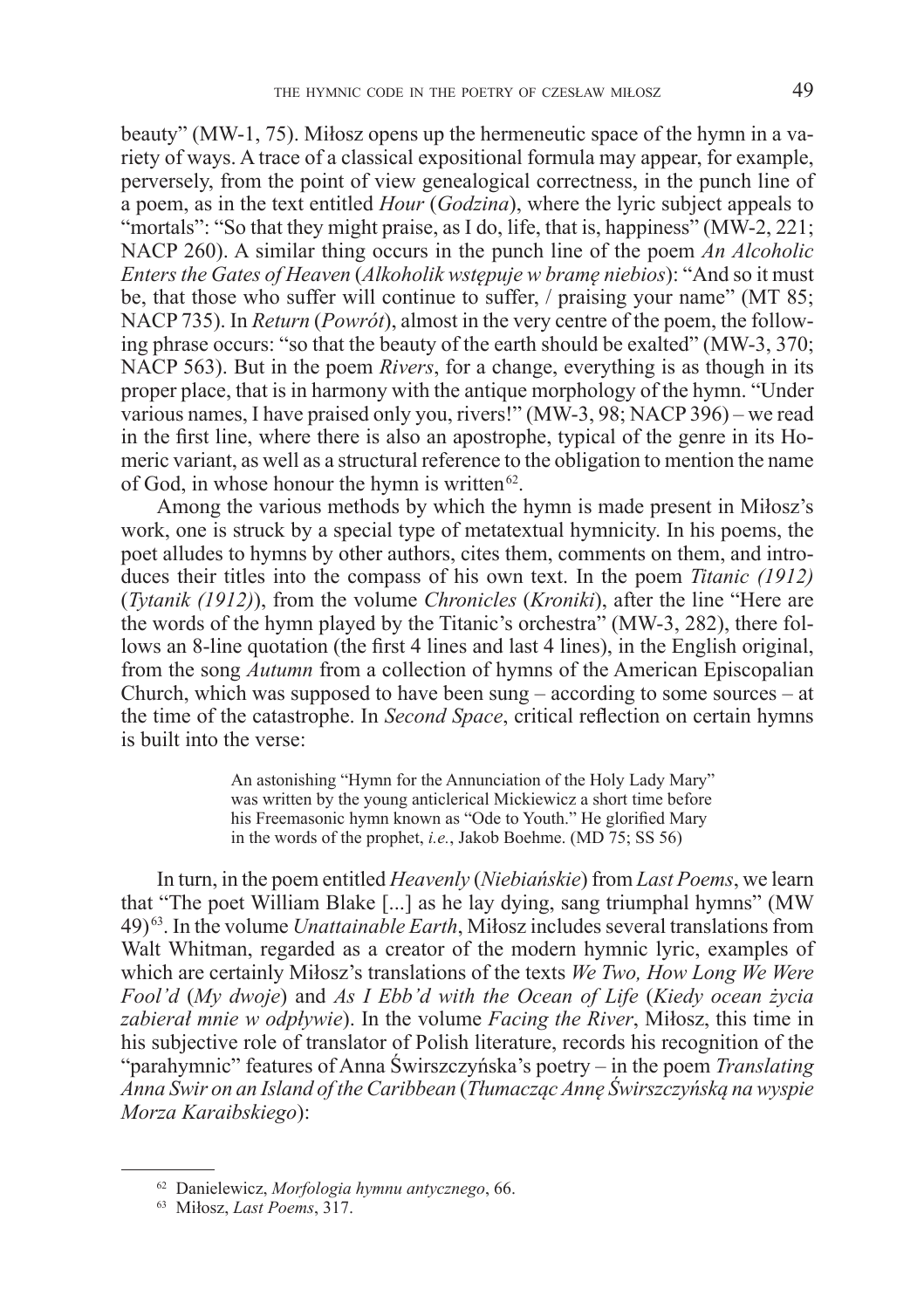And indeed, by praising being: The delight of touch in lovemaking, the delight of running on a beach, of wandering in the mountains, even of raking hay

You were disappearing, in order to be, unpersonally. (MN 28; 598)

In the poem *Toast* from *Daylight* (*Światło dzienne*), the poet alludes to Juliusz Słowacki's narrative poem *Beniowski* (1841) – an allusion whose hymnic sense appears to embrace, despite the intertextual address, not so much this one specific text but Słowacki's entire poetic output, according to the principle of *pars pro toto*:

> Under their breath they sing the hymn of the great man Whose spirit after death, as he promised, triumphs. (MW-1, 301)

The recurrence of the hymnic code is one of the overall unifying factors in Miłosz's poetry. Points of reference to this code are scattered throughout his work in many different places, and operate with varying degrees of intensity. They take many forms, often provoking semantic interaction with other genealogical fields. In addition to these dispersed points of reference unifying his writing into some kind of hymnic whole, as well as similarly scattered references to the hermeneutic space of the poet's preferred genre, we encounter in Miłosz's volumes of poetry, texts which demand to be called hymns in the more precise sense of the term, trying to realize themselves in the classicist way, as proper generic paradigms. One of the best known and most frequently commented upon is the poem *Hymn* from *Three Winters*, already supplied with the author's generic qualification. Described by researchers as "juvenilia," it is nevertheless of exceptional importance in understanding Miłosz's whole output, since it is this and no other genre that foreshadows the future character of the poet's total achievement, available now today. As Marek Zalewski observes:

[...] in *Hymn* we find almost the ready-made world of Miłosz: delight in the beauty of the world and the sense of the transitoriness of any order, a taste for ultimate things, problems with the sinful *ego*, an apocalyptic view of events – a gaze capable of grasping reality in its highest form  $64$ 

The poet himself was aware of the significance of this poem for his whole achievement, as he put it in an interview: "[...] *Hymn* does reveal some of my basic tendencies. For me there are constants: on the one hand, an inclination to ecstasy, to union with the world of things, a desire to experience everything, to touch, to be in the stream of life, and, at the same time, a negative anxiety." <sup>65</sup> In the poet's self-interpretation, the motif of ecstasy often recurs – he speaks of: "the ecstasy of union with God, who is also the world," "*Hymn* is [...] on the side of ecstasy with the world."<sup>66</sup> Kris Van Heuckelom, in his interpretation of *Hymn*, draws attention

<sup>64</sup> Marek Zaleski. 2005. *Zamiast. O twórczości Czesława Miłosza*. Kraków: Wydawnictwo Literackie, 122.

<sup>65</sup> Renata Gorczyńska (pseud. Ewa Czarnecka) and Aleksander Fiut. 1987. *Conversations with Czesław Miłosz*. Translated by Richard Lourie. San Diego, New York and London: Harcourt Brace Jovanovich, 109. 66 Gorczyńska, *Conversations*, 108-109.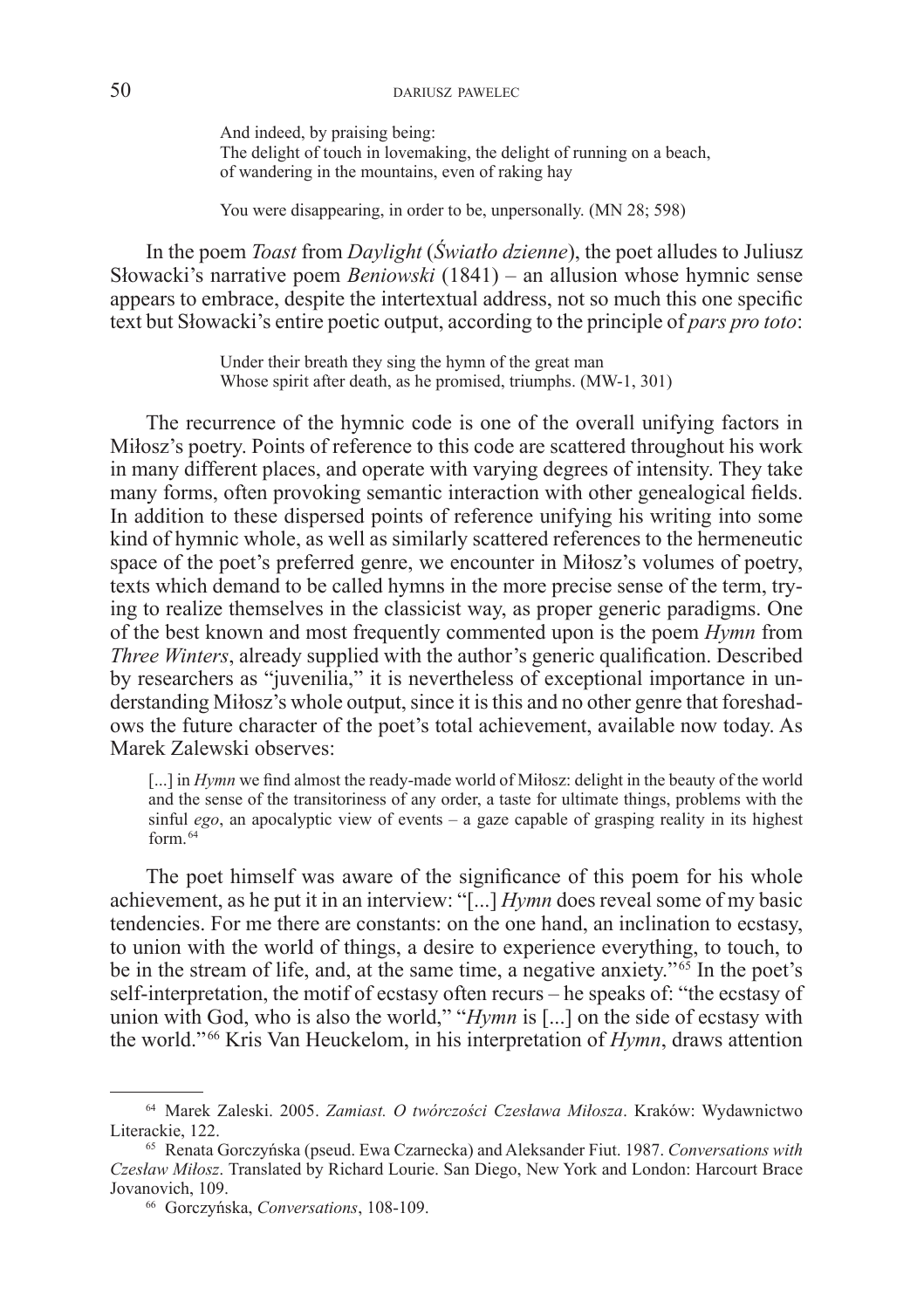to the ecstatic nature of the lyric subject's utterance<sup> $67$ </sup>. Zaleski, on the other hand, notices another crucial feature of the text: "The temporal constructions used in the verse transport the events into a mythical, static *praesens*."<sup>68</sup> Renata Gorczyńska expresses a similar perception: "*Hymn* is an ahistorical work, since it contains no references to a specific time."<sup>69</sup> These observations only confirm how thoroughly and deliberately Miłosz refers to the hymnic code and enable us to grasp their next important feature. For typical of the genre is the "metaphysical always and everywhere,"<sup>70</sup> in which the lyric subject of the hymn finds itself. Typical of antique hymns was the application of the so-called timeless *praesens*<sup>71</sup>, suggesting constant preoccupation with the described activity.

Other works by Miłosz, not already supplied with the author's generic qualification, may also be designated as hymns. One poem that certainly can is *Rivers*  from the collection *Hymn of the Pearl*:

Under various names, I have praised only you, rivers! You are milk and honey and love and death and dance. From a spring in hidden grottoes, seeping from mossy rocks Where a goddess pours live water from a pitcher, As clear streams in the meadow, where rills murmur background, Your race and my race begin, and amazement, and quick passage. (MW-3, 98; NACP 396)

Marian Stala calls *Rivers* a hymn that is "ecstatic and meditative at the same time [...]":

The river here is not only an image of the fullness of being, understood dynamically, reconciling contradictions; it is also an image of concrete human existence, experienced internally, from an indefinite beginning to an enigmatic end, experienced – in all the registers of existence.<sup>72</sup>

What is important here for the hymnic perspective, from which we are examining the poem, is that "The ultimate consequence of this experience is the feeling of going beyond time, of liberation from its power [...]."<sup>73</sup> The final two lines of the poem speak directly about this:

While your endless flowing carries us on and on; And neither is nor was. The moment only, eternal. (MW-3, 99: NACP 397)

Very much a classical hymn, appealing to the antique tradition, is the poem entitled *A Goddess* (*Bogini*) from the cycle *Lithuania, After Fifty-two Years* (*Litwa po pięćdziesięciu dwóch latach*):

<sup>67</sup> Kris Van Heuckelom. 2004. *"Patrzeć w promień od ziemi odbity." Wizualność w poezji Czesława Miłosza*. Warszawa: Instytut Badań Literackich PAN, 46.

<sup>68</sup> Zaleski, *Zamiast*, 123.

<sup>69</sup> Renata Gorczyńska (pseud. Ewa Czarnecka). 1992. *Podróżny świata. Rozmowy z Czesławem Miłoszem. Komentarze*. Kraków: Wydawnictwo Literackie, 240. The citation is from *Komentarze*, not included in the published English translation (see footnote 60 above).

<sup>70</sup> Hutnikiewicz, *Hymny Jana Kasprowicza*, 43.

<sup>71</sup> Danielewicz, *Morfologia hymnu antycznego*, 16.

<sup>72</sup> Stala, *Trzy nieskończoności*, 175.

<sup>73</sup> Stala, *Trzy nieskończoności*, 176.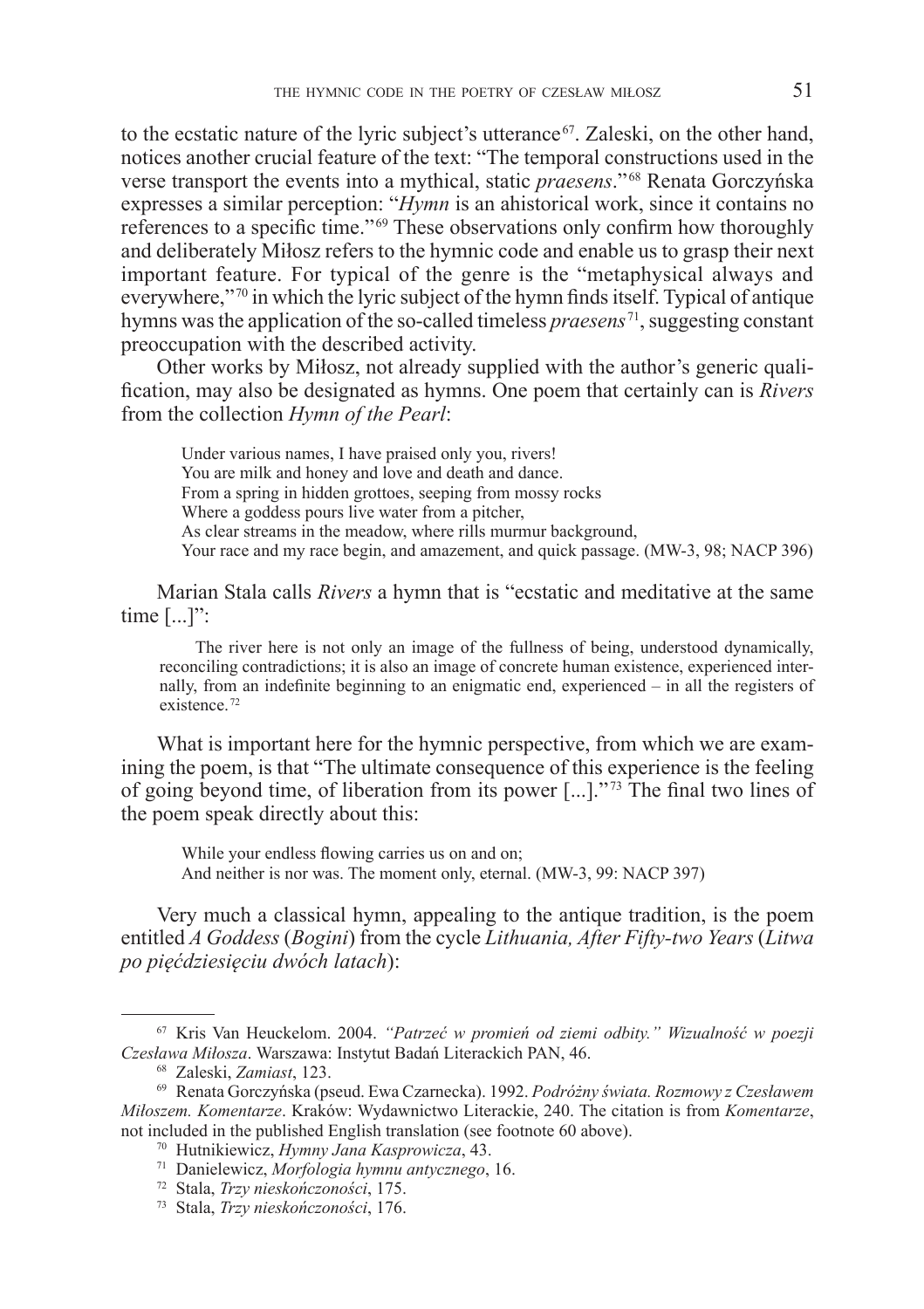Gaia, first-born daughter of Chaos, Adorned with grasses and trees, gladdens our eyes So that we can agree when naming what is beautiful And share with all earthly wanderers our joy. [...] Gaia! Whatever happens, preserve at least your seasons. Emerge from under the snows with the trickling of rivulets in springs [sic, spring: na wiosnę – Trans.], Dress yourself for those who will live after us If only in the green of mid-city parks And the blossoming of dwarf apple trees in the garden plots at the edge of cities. I depose my petition, your lowly son. (MN 16-17; NACP 591).

Here the very choice of the addressee of the hymn leaves us in no doubt: "the same Earth which, as they say, is a goddess," (MW-3, 327; NACP 511), to use the highly appropriate conclusion to the poem entitled *Incarnated* (*Wcielony*) from *Provinces* (*Dalsze okolice*). Apart from the expositional formula indicating the name of the goddess at the beginning of the text, this exposition also contains the traditional "genealogical reference" ("first-born daughter of Chaos") practised, for example, in Orphic literature of "miniature forms" (without its development into a myth of origins)<sup> $74$ </sup>. The poem fulfils several hymnic functions: expositional, laudatory, illustrative (I refer here also to fragments omitted from the above quotation due to their length, but which may regarded as equivalent to the *pars media*  of the antique hymn). The whole poem ends, in accordance with the morphology of Callimachus, with a final petition. Expressed as good-natured litotes, it acquires in Miłosz's rendition a distinctly ironic tone.

A separate group of Miłosz's hymns are his prayer-hymns. The distinction between the hymn and the prayer is one of the most problematic points in the theory of both genres, as well as in interpretational practice. With reference to antique hymnody, there are three basic distinguishing features. First, prayer petitions contained in the structure of Homeric hymns are of a conventional nature and do not emerge from a context preceding the content of the petition – which means that they should be distinguished from the spontaneous position of a praying subject. Prayer petitions are also not obligatory in such hymns. Second, the antique hymn does not fulfil two typical functions of prayer: the hypomnetic and the votive (which is not so say, of course, that traces of these functions do not appear in hymns at all). Third and finally – in a prayer, the emotional emphasis is on the subject uttering the prayer, whereas in the hymn it is on the addressee<sup>75</sup>. In speaking of prayer-hymns, we are not so much seeking to blur conceptually the above-mentioned differences, as to demonstrate the poet's reference to yet another realm of literary tradition. On the one hand, the closest tradition indicated here is that of the psalms, and on the other hand – mediaeval church lyric poetry, where the hymn is called a liturgical song of praise. A model example of the revival of this tradition in Miłosz's poetry is the text *Veni Creator* from the volume *City Without a Name*  (*Miasto bez imienia*, 1969):

<sup>74</sup> Danielewicz, *Morfologia hymnu antycznego*, 70.

<sup>75</sup> Danielewicz, *Morfologia hymnu antycznego*, 34, 80-81.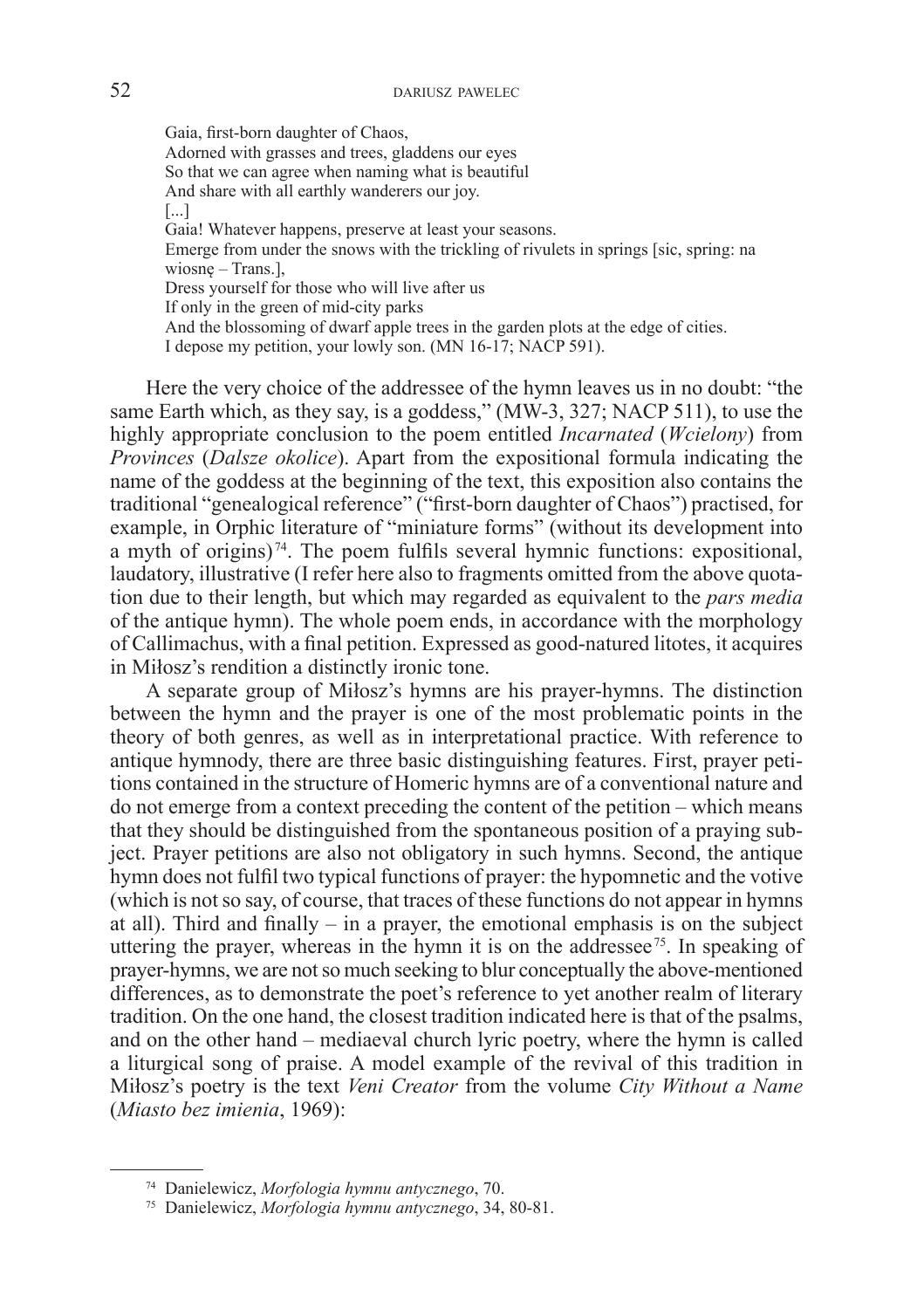Come, Holy Spirit, bending or not bending the grasses, appearing or not above our heads in a tongue of flame, at hay harvest or when they plough in the orchards or when snow covers crippled firs in the Sierra Nevada. I am only a man: I need visible signs. I tire easily, building the stairway of abstraction. Many a time I asked, you know it well, that the statue in church lifts its hand, only once, just once, for me. But I understand that signs must be human, therefore call one man, anywhere on earth, not me – after all I have some decency – and allow me, when I look at him, to marvel at you. (MW-2, 177; NACP 223)<sup>76</sup>

A sign that Miłosz was inscribing himself into the mediaeval tradition is the title itself of the poem, repeating a hymn title that was preserved in many different versions of it. As Leonard Neuger demonstrates, Miłosz "after powerful and ostentatious signals indicating his sources," then resigns from a realization of the generic model. In this text, we are dealing rather with the "barely feigned structure of a hymn," the proof of which is, among other things, the "drastic reduction of imperatives (petitions) and the complete lack of attributes expressed *explicite* of the Addressee of the prayer."<sup>77</sup> Miłosz, as Neuger shows in his thorough analysis, takes over only the basic structure of the hymn. He begins and ends with almostquotations, but in fact reflects on what was "mentioned only in passing, as a supplement" in the model mediaeval hymn (*i.e.* the question of the "manifestation of the presence of the Holy Spirit through signs"). The poet upholds at the same time "the hymnic tension between what is anthropological and what is theological."<sup>78</sup> Miłosz's poem *Veni Creator* is therefore, from the genealogical point of view, a "conversation with the hymn" or even "a conversation within the hymn."<sup>79</sup> In turn, Neuger suggests treating the poem *A Confession* (*Wyznanie*) from the volume *Chronicles* as a "facetious replica" of *Veni Creator* 80. Aspects of prayerful hymnicity also appear across the poet's work in more scattered or dispersed forms, intermingled with other types of poetic expression.

An original aspect, for example, is the relationship between hymnicity and epiphany. For Jan Błoński, poetic epiphany is brought about by the "once onlyness" ("jednorazowość") of an experience, *i.e.* by an experience that happens once and once only – "moments of revelation" are held to be hidden in "specific, concrete sensory experiences." <sup>81</sup> For Aleksander Fiut, "the encounter with the concrete in Miłosz's poetry, resembles an epiphany but is qualitively differently from it." According to Fiut, "The ecstasy of the particular does not bring an epiphany," because "an incomprehensible meaning is revealed to the poet." "Imperfect epiphanies," which stop in reality at the insurmountable frontier of the "moments

<sup>76</sup> Translated by Czesław Miłosz and Robert Pinsky.

<sup>77</sup> Leonard Neuger. 2000. "*Veni Creator* Czesława Miłosza. Próba lektury." In *Poznawanie Miłosza 2. Cz. 1: 1980-1998*, edited by Aleksander Fiut. Kraków: Wydawnictwo Literackie, 233.

<sup>78</sup> Neuger, "*Veni Creator* Czesława Miłosza," 235.

<sup>79</sup> Neuger, "*Veni Creator* Czesława Miłosza," 232.

<sup>80</sup> Neuger, "*Veni Creator* Czesława Miłosza," 243.

<sup>81</sup> Błoński, *Miłosz jak świat*, 57-60.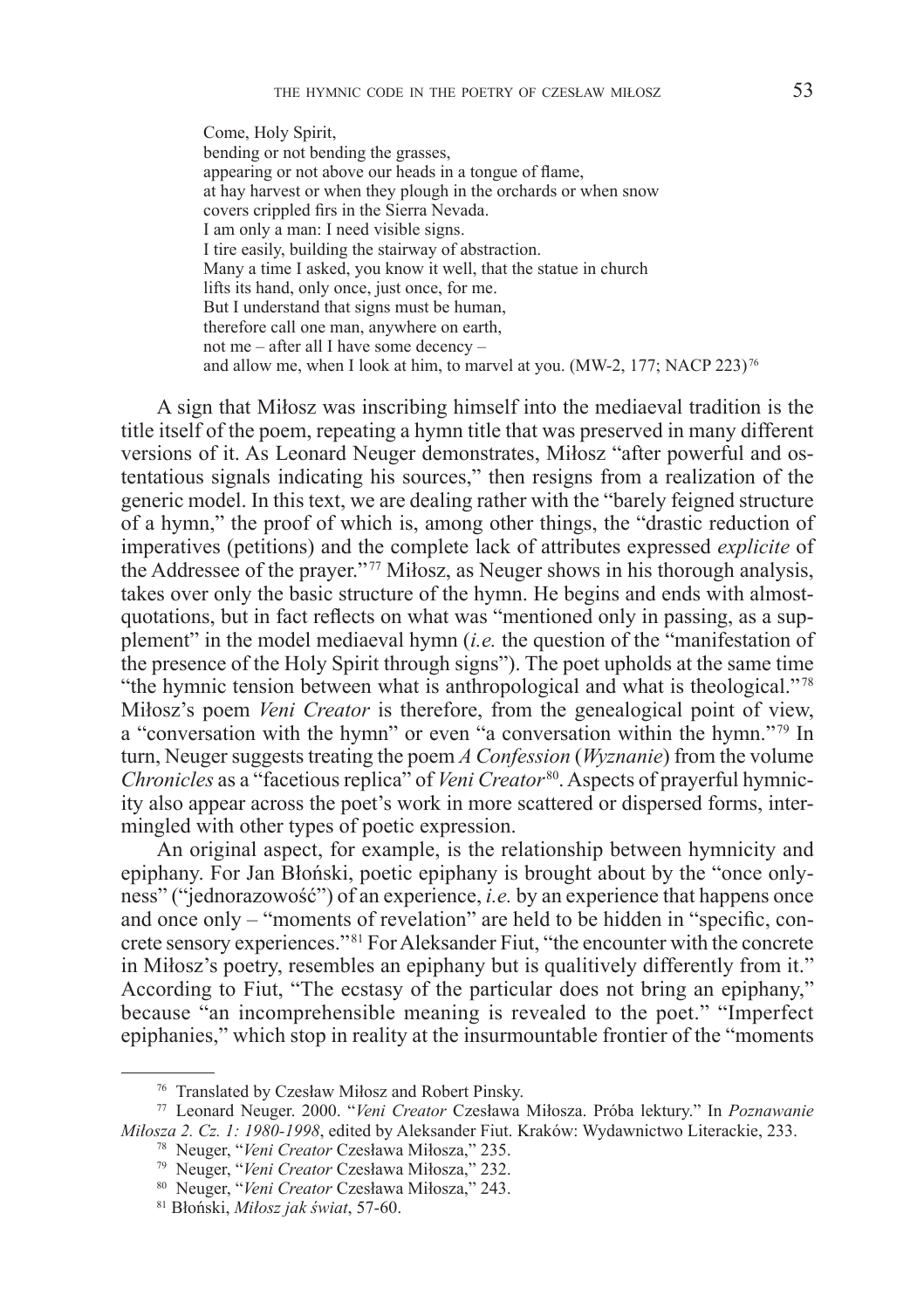just before revelation," are therefore granted rather by the process leading up to this "moving frontier" and not by its fulfilment. Such existential experiences, in Fiut's opinion, nevertheless "bear traces of their religious origin" – they are not merely "components of an aesthetic theory."<sup>82</sup> Ryszard Nycz likewise observes the rather traditional character of Miłosz's epiphanies, noting that "they never seem to lose contact with the theological genealogy of this category, nor with the sacral foundation of the search for the meaning of existence."<sup>83</sup> One has to agree furthermore with another opinion of Nycz, that "epiphany in Miłosz's work is neither direct self-revelation, nor pure technique."<sup>84</sup> In other words, we have to recognize that in the poetic – and especially modernist – poetic record, the moment of epiphany is inevitably linked to the aesthetic moment. Because, as Umberto Eco reveals:

[...] the source of pleasure is no longer the fullness of objective perception, but the subjective choice of a certain trivial moment of experience, its transference into stylistic form, the formulation of a linguistic equivalent of reality.<sup>85</sup>

Another important point – for the hymnic perspective that interests us here – is that Miłosz's epiphanic texts arise from rapture and are an expression, often ecstatic, of admiration for the "visible world," and yet a kind of sacral *residuum*  is preserved in them at the same time. Such poetic records, in the form of countless fragments of diverse length, are interwoven into the fabric of Miłosz's work. There are whole poems, however, which I would willingly call epiphanic hymns, though an elegiac tone also filters through between the lines. Among these, there is above all the poem *Notebook: Bon by Lake Geneva* (*Notatnik: Bon nad Lemanem*) with its obvious allusion to Psalm 137 (verse 5: "If I forget you, O Jerusalem," MW-2, 23) and final "Yes" directed towards the "eternal moment" with its intensely epiphanic depiction of autumn. Another example might be the peculiar epiphany of fire and simultaneous praise of life in the poem *Mittelbergheim*, which begins with a description that "makes present" the lyric subject's personal experience:

> Wine sleeps in casks of Rhine oak. I am awakened by the bell of a chapel in the vineyards Of Mittelbergheim. I hear a small spring Trickling into a well in the yard, a clatter Of sabots in the street. Tobacco drying Under the eaves, and ploughs and wooden wheels And mountain slopes and autumn are with me. (MW-1, 331; NACP 104)

– and culminates in an apostrophe to the superhuman element and affirmative double incantation:

> Fire, power, might, you who hold me In the palm of your hand whose furrows

<sup>82</sup> Fiut, *The Eternal Moment*, 27-28.

<sup>83</sup> Ryszard Nycz. 2001. *Literatura jako trop rzeczywistości*. Kraków: Universitas, 168-169.

<sup>84</sup> Nycz, *Literatura jako trop rzeczywistości*, 169.

<sup>85</sup> Umberto Eco. *Poetyka Joyce'a*. Translated [into Polish] by M. Kośnik. Warszawa: Wydawnictwo KR, 61-62.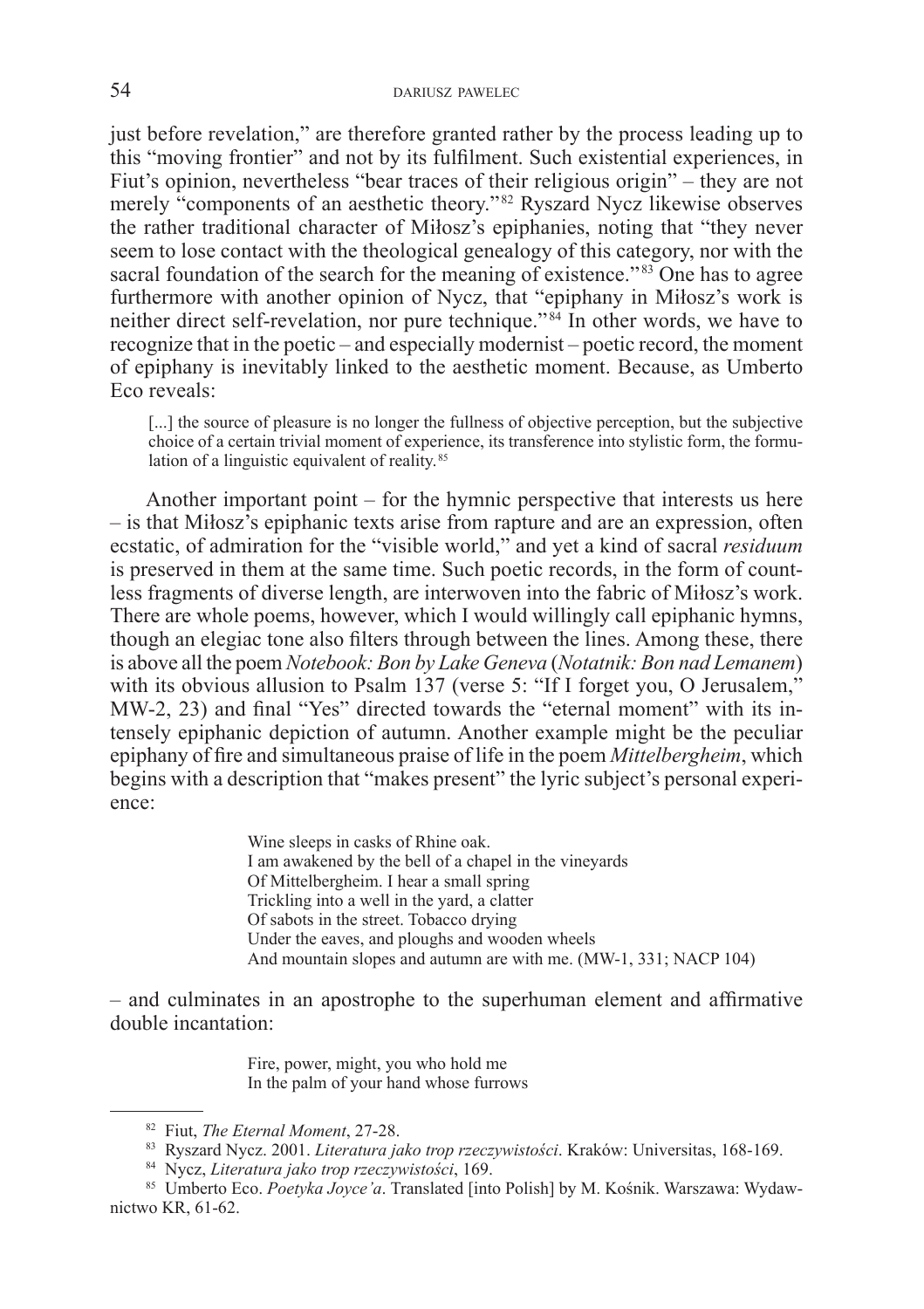Are like immense gorges combed By southern wind. You who grant certainty In the hour of fear, in the week of doubt, It is too early, let the wine mature, Let the travelers sleep in Mittelbergheim. (MW-1, 331-332; NACP 105)<sup>86</sup>

The divine attributes of the addressee of this fragment give the final incantation the character of a prayer petition. The lyric subject's experiences range from fear to devotion and admiration. In this glorification, the condition mentioned by Gadamer is also fulfilled – as experience is transformed into the artistic form of the hymn: "the recognition of something absolutely superior, which transcends us and whose presence fulfils us." Miłosz's epiphanizations of space coupled with his subjective states of rapture, I would call, somewhat figuratively, epiphanic hymns, thereby referring to some very distant chapters in the history of the genre<sup>87</sup>. On a similar, metaphorical basis, it is possible to link this category to yet another hymnic situation in Miłosz's poetry, namely his many attempts – described in various ways by critics – to recreate in language, in the poetic word, fragments of past reality<sup>88</sup>. As Zaleski observes, "Miłosz's word wants to be a hymnic word, it wants to extol what 'is' and resurrect what was," but it remains, in Zaleski's opinion, only an "epitaph to emotions," since it "cannot summon out of non-existence, do justice to what was." <sup>89</sup> Let us add, however, that this process of "enshrining in marble" is independent of the intentions of the poetic gesture. The hymnist is fulfilled after all in the carrying out of his task (not in its fulfilment), when he responds to what he is called to do. "Hymnically, I call to you all and remind you" (MW-3, 38) – declares the lyric subject of Miłosz's poem *Leave Me Alone* (*Odstąp ode mnie*). This declaration describes in short the poetic model that begins to dominate in the late poetry of the author of *This* (*To*). For Miłosz's word indeed wants to be hymnic, especially in moments where we might expect rather a lament or elegy, and where he even comes close to expressing directly the vanity of all Orphic efforts. This is already the case in the collection *From the Rising of the Sun* (*Gdzie wschodzi słońce i kędy zapada*), in the pages of *The Separate Notebooks* (*Osobny zeszyt*) and, obviously, in many of the texts from *Chronicles*. An excellent example of hymnicity conceived in this way is the poem entitled *My Grandfather Sigismund Kunat* (*Mój dziadek Zygmuny Kunat*) from the collection *This*, or *A Polka-dot Dress*  (*Suknia w groszki*) from *Facing the River*, or *A Beautiful Stranger* (*Piękna nieznajoma*) from *Second Space*.

The notion of the hymn in Miłosz's poetry transcends the boundaries of poet-

<sup>86</sup> Translated by Czesław Miłosz and Richard Lourie.

<sup>87</sup> See Danielewicz, *Morfologia hymnu antycznego*, 43-64. The main feature of the epiphanic hymns of Callimachus, which had "already completely lost any connection with cultic ritual" (43), is, according to Danielewicz, their "making present" or "appearing to make present the represented world" (64). The hymnist's technique depended on the mimetic recreation of cultic ceremonies (reconstruction of a modal framework), introducing the element of "the presence of the very god," as <sup>a</sup> result of an epiphany – the revelation of the deity itself. 88 Ryszard Nycz. 1984. *Sylwy współczesne. Problem konstrukcji tekstu*. Wrocław: Ossolineum,

<sup>56.</sup> Nycz proposes, for example, an interpretation of this feature of Miłosz's poetry in categories of *anamnesis* (reminiscence). On this topic, see also Zaleski, *Zamiast*, 171-191.

<sup>89</sup> Zaleski, *Zamiast*, 240.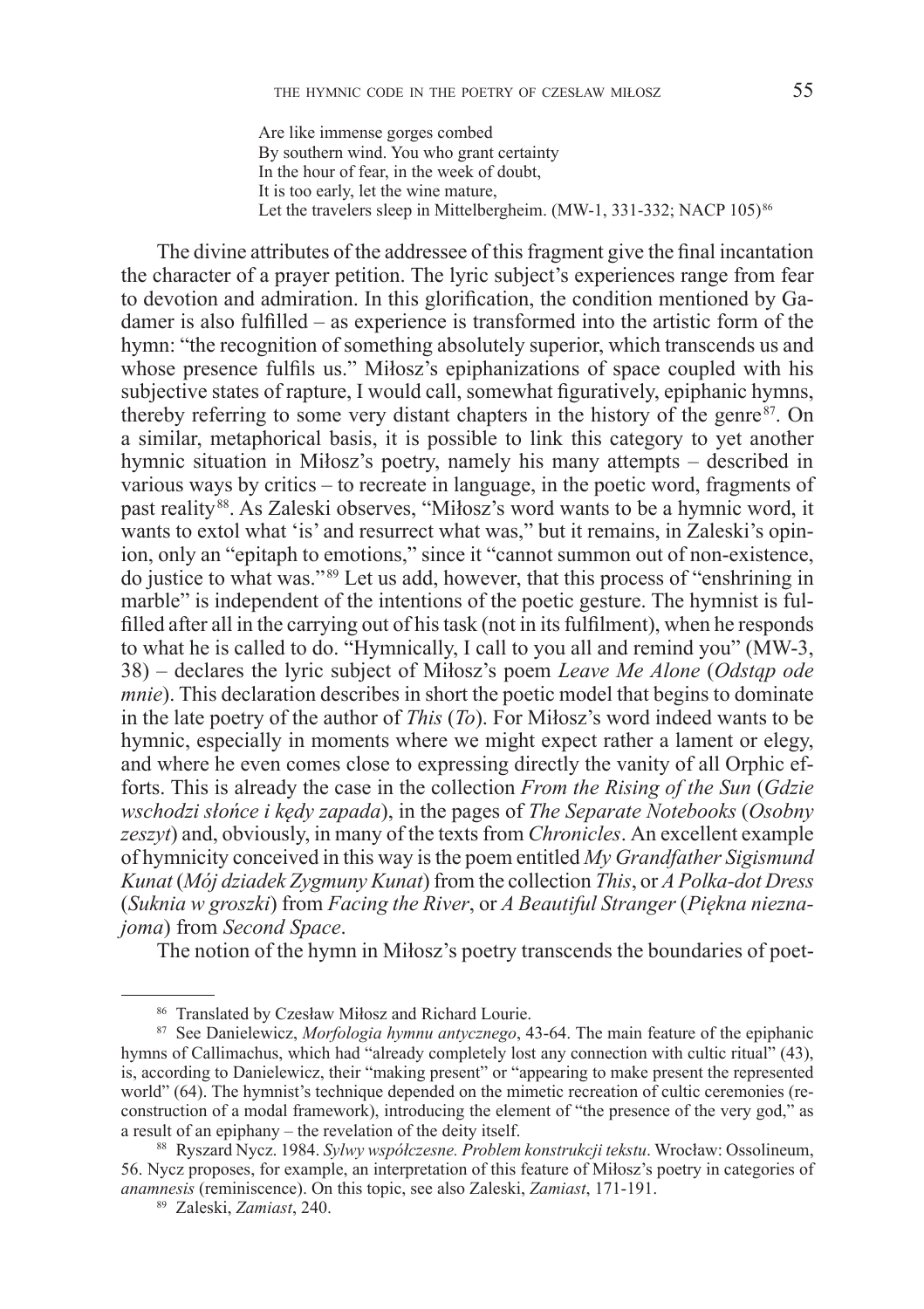ics. For hymnicity arises out of the experience of the sacred, "of what transcends us," which determines the position of the poet and at the same time names the experience itself. Independently of its formal and artistic meanings, it provides succour for the eschatological imagination, as for example, in the ecstatic vision of the Kingdom of Heaven in *Gate of the Morning* (*Brama poranku*, 1938):

> Constant whispers of hymns of adoration, interweaving long garlands of flowers and fruit, glitter of dances, quite unlike the rhythm of amatory relations (MW-1, 115)

In *A Poem On Frozen Time* (*Poemat o czasie zastygłym*, 1933), the hymn proved to be the best place for translating aesthetic tasks into social intention and became a source of prophetic power drawn from within the catastrophic vision that was then fulfilling itself, and yet allowed the germ of a positive transformation of the world to be plucked from it:

> I watch, I listen. In order to extract forms, worthy of the time of my sons, in order to weigh up in my palm the shining disk of the most beautiful hymns And cast it Into fields of mist, into the boom of waterfalls of the future. (MW-1, 82-83).

In addition to the poetic power of the hymn, reminiscences of war emerge metaphorically from the poem *Reminder* (*Przypomnienie*, 1947): "And brief hymns of bullets were played in serial bursts" (MW-1, 272). Hymnicity appears above all, however, as an existential project, an imperative of existence, a life model offering no alternative directed, for example, at the "young," as in the poem from the collection *Provinces* entitled in Polish *Dalsze okolice*, but translated as *A New Province*: "They should greet a sunrise with hymns,/ Compose every day a song of songs" (MW-3, 341; NACP 528). It describes a mythical time in the past: "We lived every day in hymn, in rapture,/ Not finding words, just feeling it is too much"  $(MW-3, 324; NACP 508)^{90}$ . Miłosz's "life in hymn" reminds us again of Hölderlin and his famous line "yet poetically, man dwells on this earth." "To dwell poetically" means here, according to Heidegger: "to stand in the presence of gods and to be struck by the essential nearness of things. Existence is 'poetic' in its ground – which means, at the same time, as founded (grounded), it is not something earned, but is rather a gift."<sup>91</sup> "For to exist on the earth is beyond any power to name," Miłosz might add with a line from his poem *Report* (*Sprawodzanie*) from *Facing the River* (MN 6; NACP 589-590). Although in his work, of course, it is above all the existence of the lyric subject that is poetic, an existence whose nature is accurately described by Nycz:

As one of the elect [...] he lives poetically: between heaven and earth, far-removed from society and "disinherited of prophecies," he fulfils his mediumistic calling [...], devoting his speech to the service of praising the "voices of poor people" and the "unnamed."<sup>92</sup>

<sup>90</sup> The quotation is from *Linnaeus*, also in *Provinces*.

<sup>91</sup> Heidegger, *Elucidations of Hölderlin's Poetry*, 60. 92 Nycz, *Sylwy współczesne*, 57.